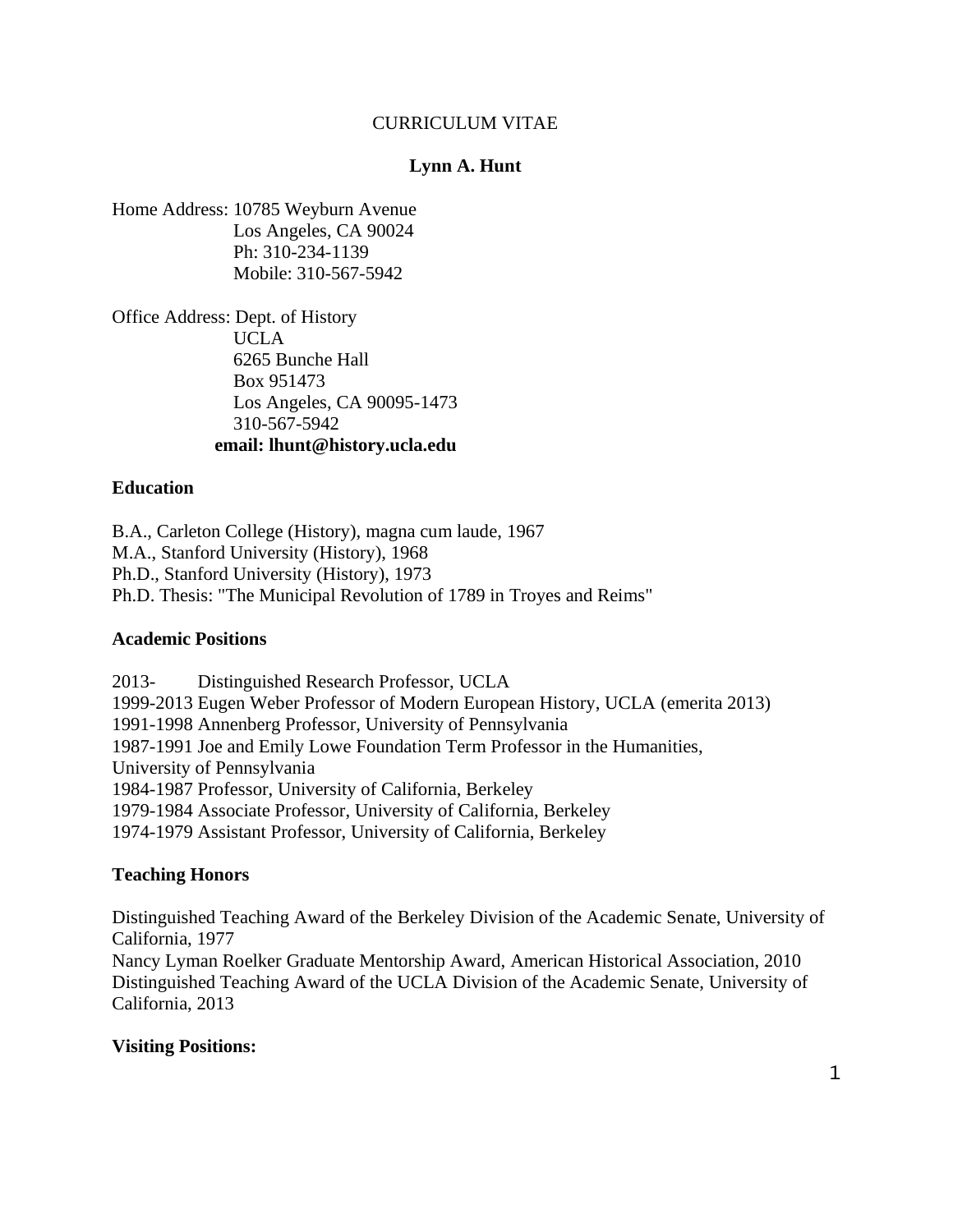Directeur d'Etudes Associé, Ecole des Hautes Etudes en Sciences Sociales, Winter 1984-85 Visiting Professor on Beijing University-UC Berkeley Exchange, Sept.-Oct. , 1985 Visiting Professor, University of Utrecht and University of Amsterdam, 1993 Visiting Research Professor, University of Ulster, April-May, 2002 Directeur d'Etudes Associé, Ecole des Hautes Etudes en Sciences Sociales, Nov. 2002

# **Fellowships:**

Woodrow Wilson Fellowship, 1967-68 Foreign Area Fellowship for Western Europe from SSRC and ACLS, 1970-72 Junior Fellow, Michigan Society of Fellows, 1972-74, 1975-76 ACLS Fellowship, 1979-80 Guggenheim Fellowship, 1982-83 NEH Fellow, School of Social Science, Institute for Advanced Study, Princeton, N.J., 1988-89 Senior Fellow, Society for the Humanities, Cornell University, Spring, 1990 NEH Fellowship for University Teachers, 1993-94 Fellow, Center for Advanced Study in the Behavioral Sciences, Stanford, CA, 1997- 98 Getty Fellow, 2006-2007

### **Academic Honors:**

Fellow, American Academy of Arts and Sciences, elected May 1991 Honorary Degree, Doctor of Humane Letters, Carleton College, June 15, 1991 Member, American Philosophical Society, Elected 2003 Honorary Degree, Doctor of Humane Letters, Northwestern University, June 16, 2006 Corresponding Fellow, British Academy, Elected 2014

### **Publications**

### *Books*

- 1978 *Revolution and Urban Politics in Provincial France: Troyes and Reims, 1786-1790* (Stanford University Press). (Awarded the Prix Albert Babeau of the Société Académique de l'Aube, 1980)
- 1984 *Politics, Culture, and Class in the French Revolution* (University of California Press). (Awarded the Prize for the best monograph by a young scholar in 1984-85 by the Pacific Coast Branch of the American Historical Association)

Translated into Italian (1989), German (1989, reprinted 2016), Japanese (1989), Portuguese (Companhia das Letras, 2007), Czech (CDK, 2007), Spanish (Editorial de la Universidad Nacional de Córdoba, Argentina, 2008), and Chinese (East China Normal University Press, 2011).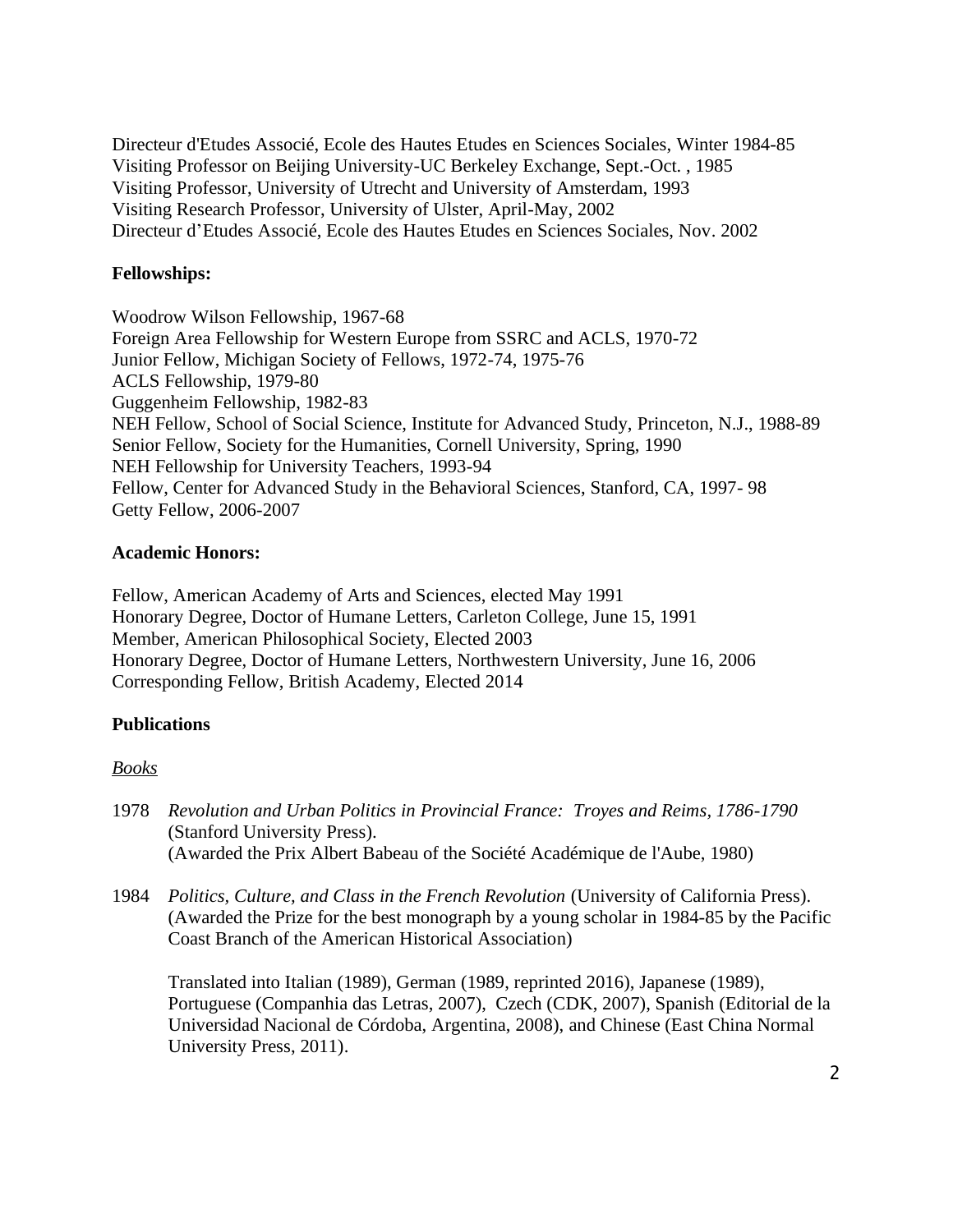Twentieth anniversary edition published by University of California Press in 2004 (with new preface.

1992 *The Family Romance of the French Revolution* (University of California Press). Translated into French (1995), Japanese (1999), and Chinese (Taiwan, 2002; Beijing, 2008).

Forums on *The Family Romance*:

*Journal of Modern History*, 66 (1994): Philip Stewart, "This Is Not a Book Review: On Historical Uses of Literature," pp. 521-538; Lynn Hunt, "The Objects of History: A Reply to Philip Stewart," pp. 539-546.

*societá e storia*, 17 (no. 65, 1994): Four essays in "Family Romance of the French Revolution. Un dibattito," pp. 611-644, with Lynn Hunt, "Una riposta," 645-652 [complete debate pp. 611-652].

*French Historical Studies*, 19 (1995): Madelyn Gutwirth, "Sacred Father; Profane Sons: Lynn Hunt's French Revolution," pp. 261-276; Colin Jones, "A 'Fine Romance' With No Sisters," pp. 277-288; Lynn Hunt, "Reading the French Revolution: A Reply," pp. 289- 298.

A chapter from the French translation is reproduced in Catriona Seth, *Marie Antoinette: Anthologie et dictionnaire* (Paris: Robert Laffont, 2006), pp. 634-661.

1994 with Joyce Appleby and Margaret Jacob, *Telling the Truth about History* (W.W. Norton).

Translated into Chinese, Cheng Chung Publishing, Taiwan (1995); Spanish, Editorial Andres Bello, Spain (1998); Lithuanian, Margi Rastai, Lithuania (1998); Polish, Zyski i Ska, Poland (1999); Czech, Centrum Pro Studium Demokracie a Kultury (CDK), Czech Republic (2002); Chinese, Horizon Media Co., China (2010); Korean, Woongin Think Big Co (2013).

Introduction translated into Portuguese in Fernando A. Novais and Rogerio Forastieri da Silva, eds. *Nova história em perspective*, vol. 1 (São Paulo: Cosac Naify, 2011), pp. 359- 369.

Forums on *Telling the Truth*:

*Journal of the History of Ideas*, 1995: Four essays in "Truth, Objectivity, and History: An Exchange," Martin Bunzl, "Pragmatism to the Rescue?", pp. 651-659; Bonnie G. Smith,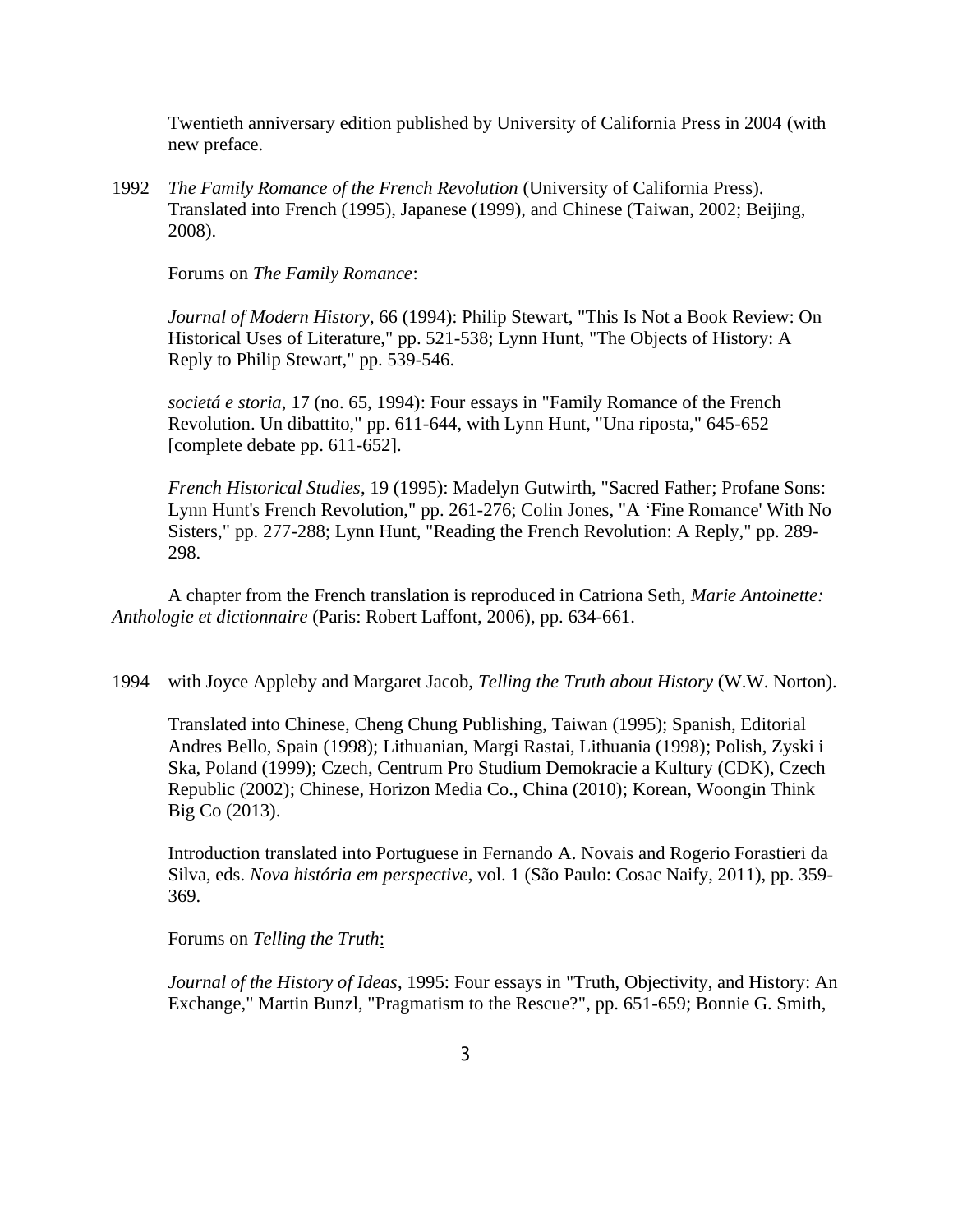"Whose Truth, Whose History?", pp. 661-668; John Higham, "The Limits of Relativism: Restatement and Remembrance," pp. 669-674; Joyce Appleby, Lynn Hunt, and Margaret Jacob, "Response," pp. 675-680.

*History and Theory*, 34 (1995): Essays by Raymond Martin, Joan W. Scott, and Cushing Strout, pp. 320-339.

- 1995 with Thomas R. Martin, Barbara H. Rosenwein, R. Po-chia Hsia, and Bonnie G. Smith, *The Challenge of the West* (D.C. Heath and Co./Houghton Mifflin).
- 2001 with Thomas R. Martin, Barbara H. Rosenwein, R. Po-chia Hsia, and Bonnie G. Smith, The Making of the West: Peoples and Cultures (Bedford/St. Martin's): 2<sup>nd</sup> ed 2005; 3<sup>rd</sup> ed. 2008, 4<sup>th</sup> ed 2012.
- 2001 with Jack R. Censer, *Liberty, Equality, Fraternity: Exploring the French Revolution* (The Pennsylvania State University), textbook with cd-rom included, then with companion website. The website [\(http://chnm.gmu.edu/revolution/\)](http://chnm.gmu.edu/revolution/) won the History Classics Award from MERLOT [Multimedia Educational Resource for Learning and Online Teaching] in 2009.
- 2005 with Thomas R. Martin, Barbara H. Rosenwein, R. Po-chia Hsia, and Bonnie G. Smith, *The Making of the West: Peoples and Cultures (A Concise History)* (Bedford/ St.Martin's),  $2<sup>nd</sup>$  ed. 2007,  $3<sup>rd</sup>$  ed. 2010,  $4<sup>th</sup>$  ed. 2013,  $5<sup>th</sup>$  ed. 2016,  $6<sup>th</sup>$  ed. 2019.
- 2007 *Inventing Human Rights* (W.W. Norton). Translated into Korean, 2009, by Dolbegae, South Korea (with new foreword); Portuguese, 2009, by Companhia Das Letras, Brazil; Spanish, 2009, by Tusquets Editores, Barcelona; Italian, 2010, by Editori Laterza; Chinese, 2011, by The Commercial Press, Beijing; Japanese (with new foreword) 2011, by Iwanami Shoten, Tokyo; French 2013 by Markus Haller, Geneva; Arabic 2013 by Kalimat Arabia; Slovenian 2015 by University of Ljubljana Philosophy Faculty; Portuguese, Editora Schwarcz, 2019.
- 2008 *Measuring Time, Making History* (Central European University Press)
- 2010 with Margaret C. Jacob and Wijnand Mijnhardt, *The Book that Changed Europe: Picart & Bernard's Religious Ceremonies of the World* (Harvard University Press). Translated into French by Éditions Markus Haller, 2015.
- 2010 *La storia culturale nell'età globale* (Pisa: Edizioni ETS).
- 2014 *Writing History in the Global Era* [a substantially revised version of the Italian, 2010 above] (New York : W.W. Norton)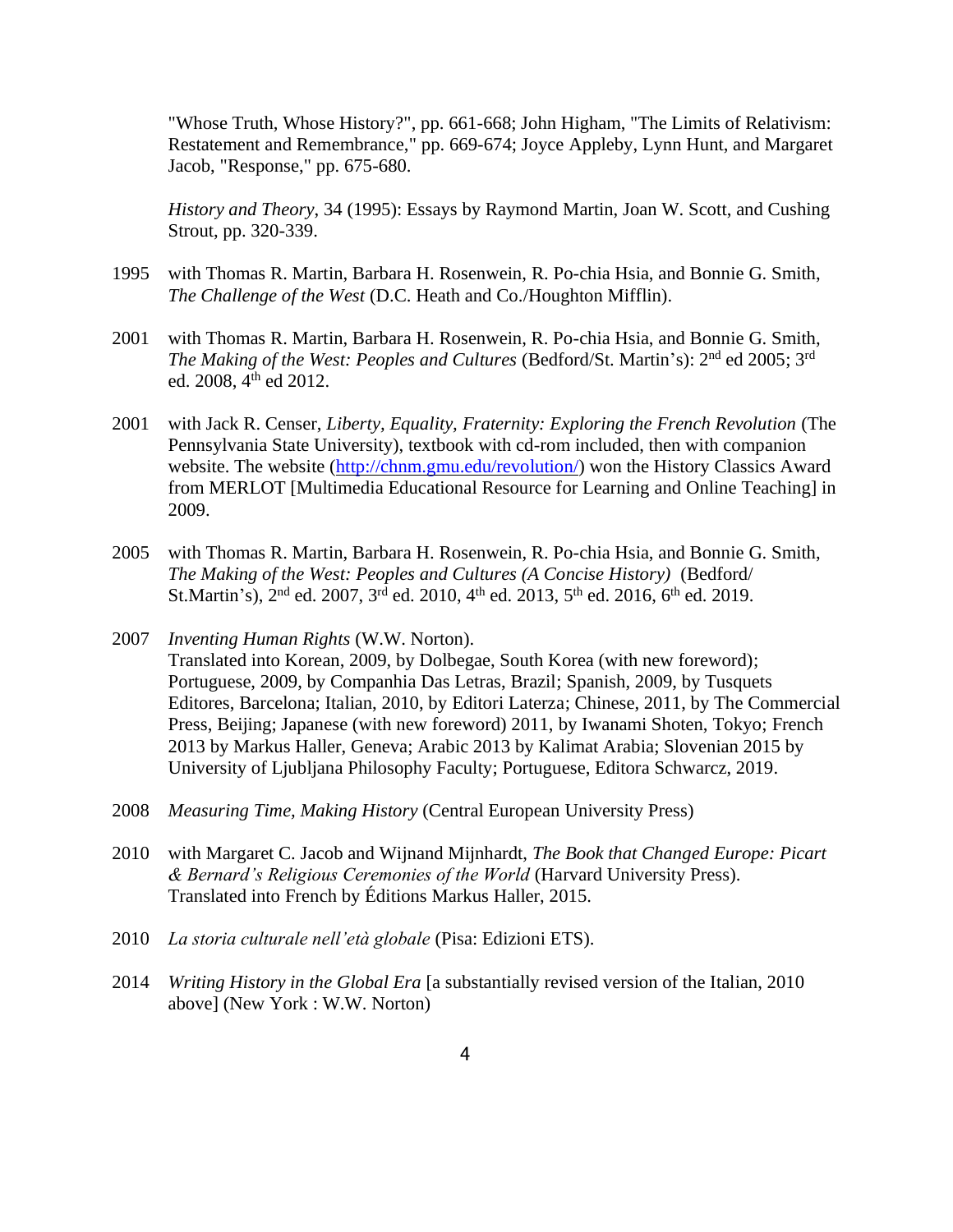Translated into Japanese by Iwanami Shoten, 2016, Chinese by Elephant Press (PRC) 2017, Turkish by Küre Yayinlari, 2018.

- 2017 (with Jack R. Censer) *The French Revolution and Napoleon : Crucible of the Modern World* (London : Bloomsbury Academic).
- 2018 *History : Why It Matters* (London : Polity). Spanish translation, Alianza Editorial, 2019 ; Swedish translation, Studentlitteratur, 2019 ; French translation, Markus Haller, 2019 ; Korean translation, FROMBOOKS, 2019 ; Japanese translation Iwanami Shoten, 2019.

#### *Edited Volumes*

- 1989 *The New Cultural History*, edited with an introduction (University of California Press). Translated into Portuguese (Martins Fontes, 1992), Japanese (Iwanami Shoten, 1993), Korean (Sonamoo Publishing, 1996) and Chinese (Cité Publishing, 2002).
- 1989 *The Revolution in Culture*, a special issue including an introduction, "The French Revolution in Culture," of *Eighteenth-Century Studies*, 22.
- 1991 *Eroticism and the Body Politic*, edited with an introduction and an essay entitled, "The Many Bodies of Marie-Antoinette" (The Johns Hopkins University Press).

Translated into Turkish (1996).

[Essay reprinted in Peter Jones, ed., *The French Revolution in Social and Political Perspective* (London and New York: Arnold, 1996), pp. 268-284; Gary Kates, ed., *The French Revolution: Recent Debates and New Controversies* (London and New York: Routledge, 1998), pp. 279-301 [2<sup>nd</sup> edition, 2006, pp. 201-218]; and Dena Goodman, ed., *Marie-Antoinette, Writings on the Body of a Queen* (New York: Routledge, 2003), pp. 117-138.]

1993 *The Invention of Pornography: Obscenity and the Origins of Modernity*, edited with an introduction and an essay entitled, "Pornography and the French Revolution" (New York: Zone Books).

Translated into German, Korean (Alma, 2016), and Portuguese.

Introduction reprinted in Drucilla Cornell, ed., *Feminism and Pornography* (Oxford: Oxford University Press, 2000), pp. 355-380.

1995 Jacques Revel and Lynn Hunt, *Histories: French Constructions of the Past*, Arthur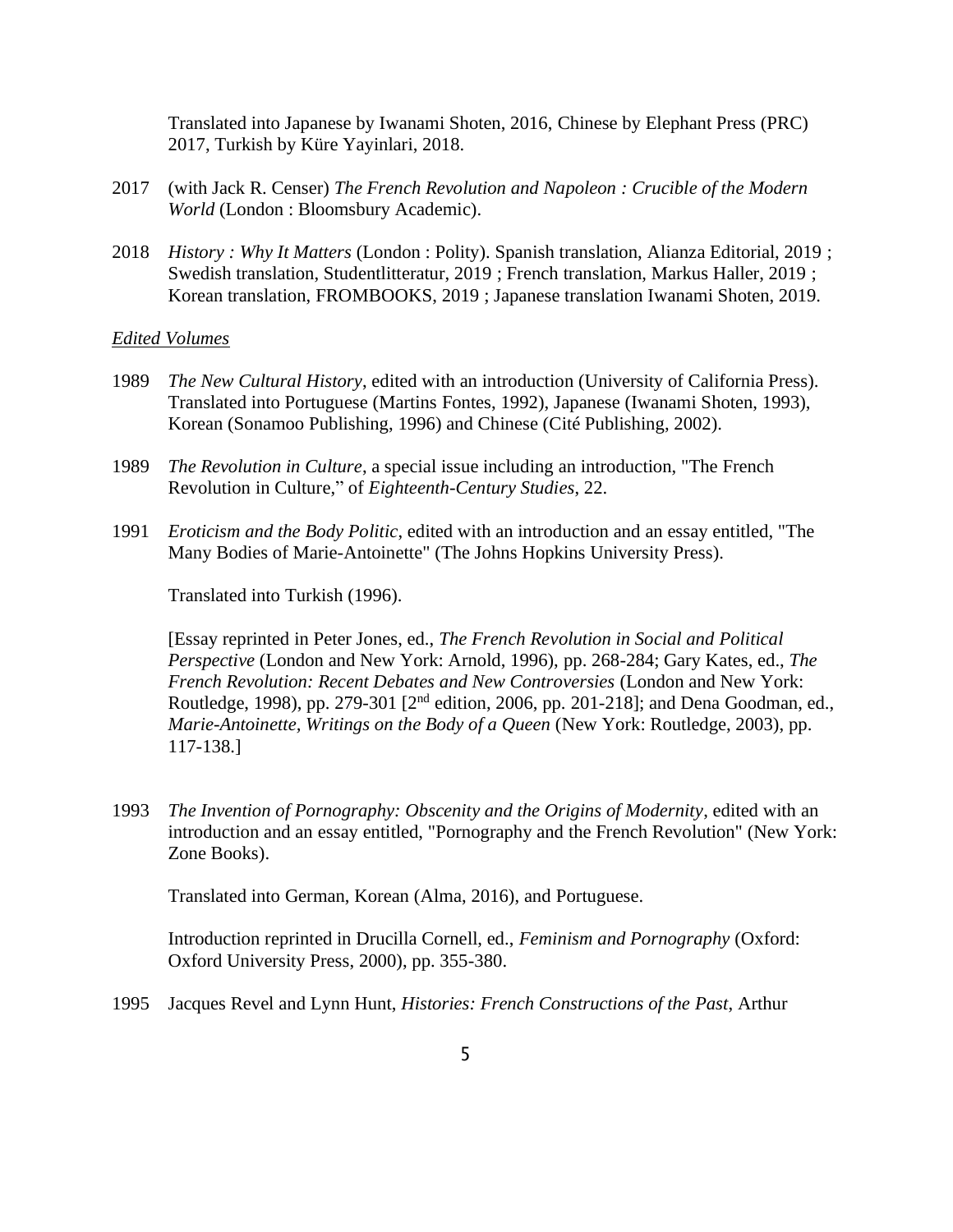Goldhammer, tr. (New York: The New Press).

- 1996 *The French Revolution and Human Rights: A Brief Documentary History*, translated, edited with an introduction (Boston and New York, Bedford Books). Second edition, Bedford/St. Martin's, 2016.
- 1999 Victoria E. Bonnell and Lynn Hunt, *Beyond the Cultural Turn: New Directions in the Study of Society and Culture*, edited with an introduction (Berkeley and Los Angeles, University of California Press). Translated into Chinese by Nanjing University Press, 2004

Forum on *Beyond the Cultural Turn*:

*American Historical Review*, 107 (2002): Ronald Grigor Suny, "Back and Beyond: Reversing the Cultural Turn?" pp. 1476-1499; Patrick Brantlinger, "A Response to Beyond the Cultural Turn," pp. 1500-1512; Richard Handler, "Cultural Theory in History Today," pp. 1513-1520.

- 2000 Jeffrey N. Wasserstrom, Lynn Hunt, and Marilyn B. Young, *Human Rights and Revolutions*, edited with an essay entitled, "The Paradoxical Origins of Human Rights" (Lanham, MD, Rowman & Littlefield). 2<sup>nd</sup> edition, 2007.
- 2003 Alan Charles Kors, general editor; Roger L. Emerson, Lynn Hunt, Anthony J. La Vopa, Jacques Le Brun, Jeremy D. Popkin, C. Bradley Thompson, Ruth Whelan, Gordon S. Wood, eds., *Encyclopedia of the Enlightenment*, 4 vols. (Oxford: Oxford University Press).
- 2010 Lynn Hunt, Margaret Jacob, and Wijnand Mijnhardt, eds., *Bernard Picart and the First Global Vision of Religion*, edited and with an introduction by Hunt and Jacob (Los Angeles: Getty Publications).
- 2010 Lynn Hunt and Vanessa Schwartz, eds., "The History Issue," a special issue of *Journal of Visual Culture*, 9: 3 (December, 2010), with an introduction by Lynn Hunt and Vanessa Schwartz, "Capturing the Moment: Images and Eyewitnessing in History," pp. 259-271. *<http://vcu.sagepub.com/content/9/3.toc>*
- 2013 Suzanne Desan, Lynn Hunt, and William Max Nelson, eds., *The French Revolution in Global Perspective* (Ithaca: Cornell University Press), "Introduction," pp. 1-11 and Hunt, "The Global Financial Origins of 1789," pp. 32-43.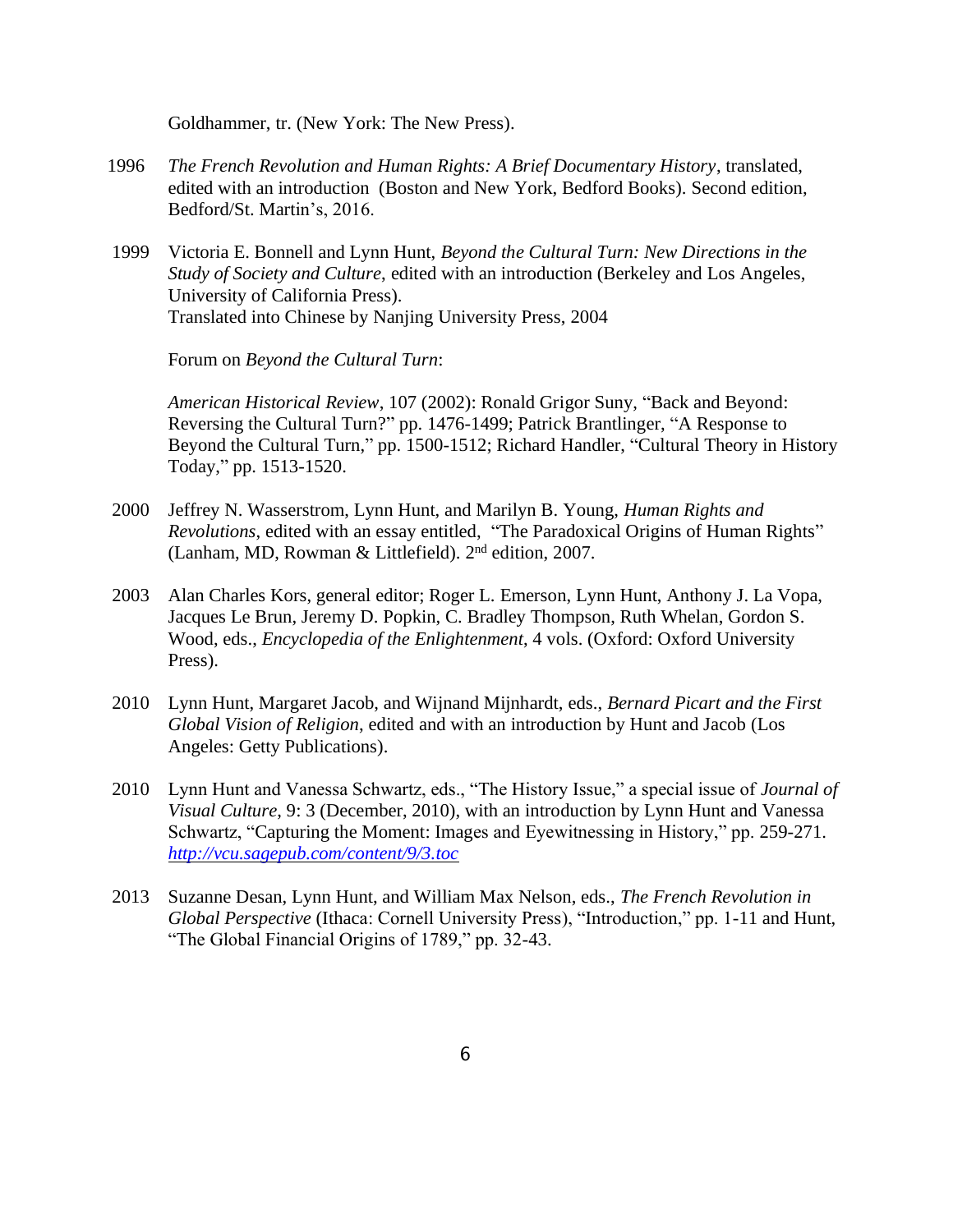#### *Articles and Chapters in Books*

- 1976 "Local Elites at the End of the Old Regime: Troyes and Reims, 1750-1789," *French Historical Studies*, 9: 379-99.
- 1976 "Committees and Communes: Local Politics and National Revolution in 1789," *Comparative Studies in Society and History*, 18:321-346.
- 1979 "Symbolic Legitimation and Popular Politics in Revolutionary France," *Proceedings of the Consortium on Revolutionary Europe, 1750-1850*, pp. 281-288.
- 1979 (with David Lansky and Paul Hanson), "The Failure of the Liberal Republic in France, 1795-1799: The Road to Brumaire," *Journal of Modern History*, 51:734-759.

[Reprinted in T.C.W. Blanning, *The Rise and Fall of the French Revolution* (Chicago: University of Chicago Press, 1996), pp. 466-493.]

1980 "Engraving the Republic: Prints and Propaganda in the French Revolution," *History Today*, 30:11-17.

[Reprinted in Frank A. Kafker and James M. Laux, *The French Revolution: Conflicting Interpretations*, 4th ed. (Malabar, Florida, 1989), pp. 272-288; also reprinted in Frank A. Kafker, James M. Laux and Darline Gay Levy, *The French Revolution: Conflicting Interpretations*, 5<sup>th</sup> ed. (Malabar, Florida: Krieger Publishing), 2002, pp. 270-286.]

1983 "Hercules and the Radical Image in the French Revolution," *Representations*, 2:95-117.

[Reprinted in Jack R. Censer, ed., *The French Revolution and Intellectual History* (Chicago: Dorsey Press, 1989), pp. 166-185.]

- 1983 "The Rhetoric of Revolution in France," *History Workshop Journal*, 15:78-94.
- 1984 "The Political Geography of Revolutionary France," *Journal of Interdisciplinary History*, 14:535-559.
- 1984 "Charles Tilly's Collective Action," in Theda Skocpol, ed., *Vision and Method in Historical Sociology* (Cambridge University Press), pp. 244-275.
- 1985 Entries for "Council of Ancients," "Council of Five Hundred," "Julien (of Toulouse)," "Merlin de Douai," "Municipal Revolts," and "Toulouse" in Samuel F. Scott and Barry Rothaus, eds. *Historical Dictionary of the French Revolution, 1789-1799* (Westport, Connecticut: Greenwood press).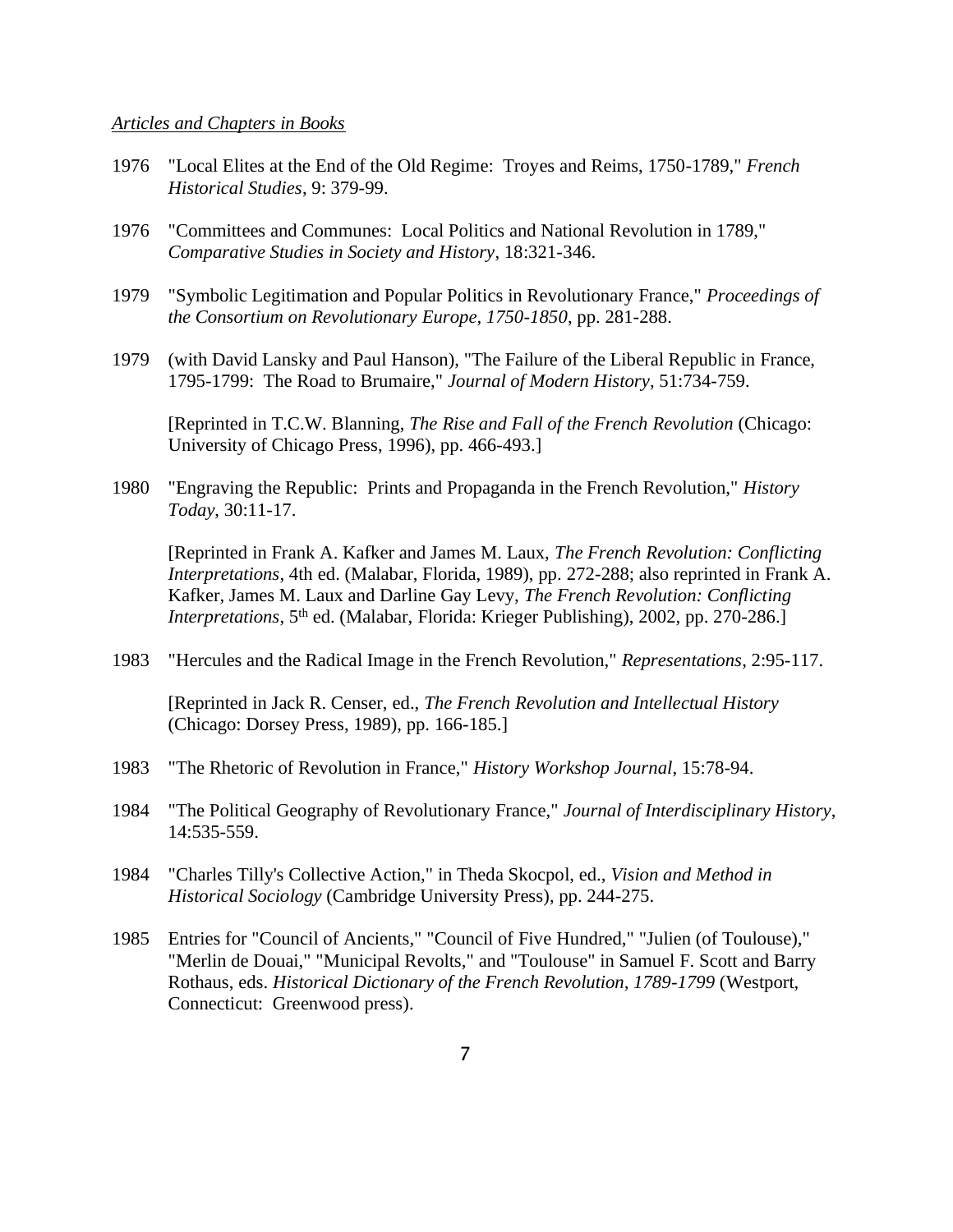- 1985 Entry for "Symbolism and Style," in Owen Connelly, ed. *Historical Dictionary of Napoleonic France, 1799-1815* (Westport, Connecticut: Greenwood press).
- 1985 "What is Western About Western History," in Josef W. Konvitz, ed., *What Americans Should Know: Western Civilization or World History?* (East Lansing), pp. 155-165.
- 1986 "The Utility of Soboul's Methods for Social History," in Harold T. Parker, et al., eds. *The Consortium on Revolutionary Europe, 1750-1850: Proceedings, 1984* (Athens, GA.), pp. 370-374.
- 1986 "French History in the Last Twenty Years: The Rise and Fall of the *Annales* Paradigm," *Journal of Contemporary History*, 21:209-244. (translated into Chinese)

Reprinted in Stuart Clark, ed., *The Annales School: Critical Assessments*, vol. 1: Histories and Overviews (London: Routledge, 1999), pp. 24-38.

- 1986 (with George Sheridan), "Corporatism, Association, and the Language of Labor in France, 1750-1850," *Journal of Modern History*, 58:813-844.
- 1987 "Révolution française et vie privée," in Philippe Ariès and Georges Duby, eds., *Histoire de la vie privée*, vol.4, *De la Révolution à la Grande Guerre* (Paris:Seuil), pp. 21-51.

[Translated into English, German, Dutch, Italian, Spanish, Portuguese, Korean, Japanese, Polish, Chinese, Romanian, Serbian, and Turkish]

Second edition published 1999 in French, also in Spanish and Polish.

- 1987 "The 'National Assembly,'" in Keith M. Baker, ed., *The French Revolution and the Creation of Modern Political Culture*, vol 1: *The Political Culture of the Old Regime* (New York), pp. 403-415.
- 1988 "Foreword" to Mona Ozouf, *Festivals and the French Revolution*, tr. Alan Sheridan (Harvard U. Press), pp. ix-xiii.
- 1988 "Recent Trends in the Historiography of the French Revolution," in Warren Spencer and Ellen Evans, eds., *The Consortium on Revolutionary Europe, 1750-1850: Proceedings, 1987* (Athens, Ga.), pp. 3-20.
- 1988 "The Sacred and the French Revolution," in Jeffrey Alexander, ed., *Durkheimian Sociology: Cultural Studies* (Cambridge University Press), pp. 25-43.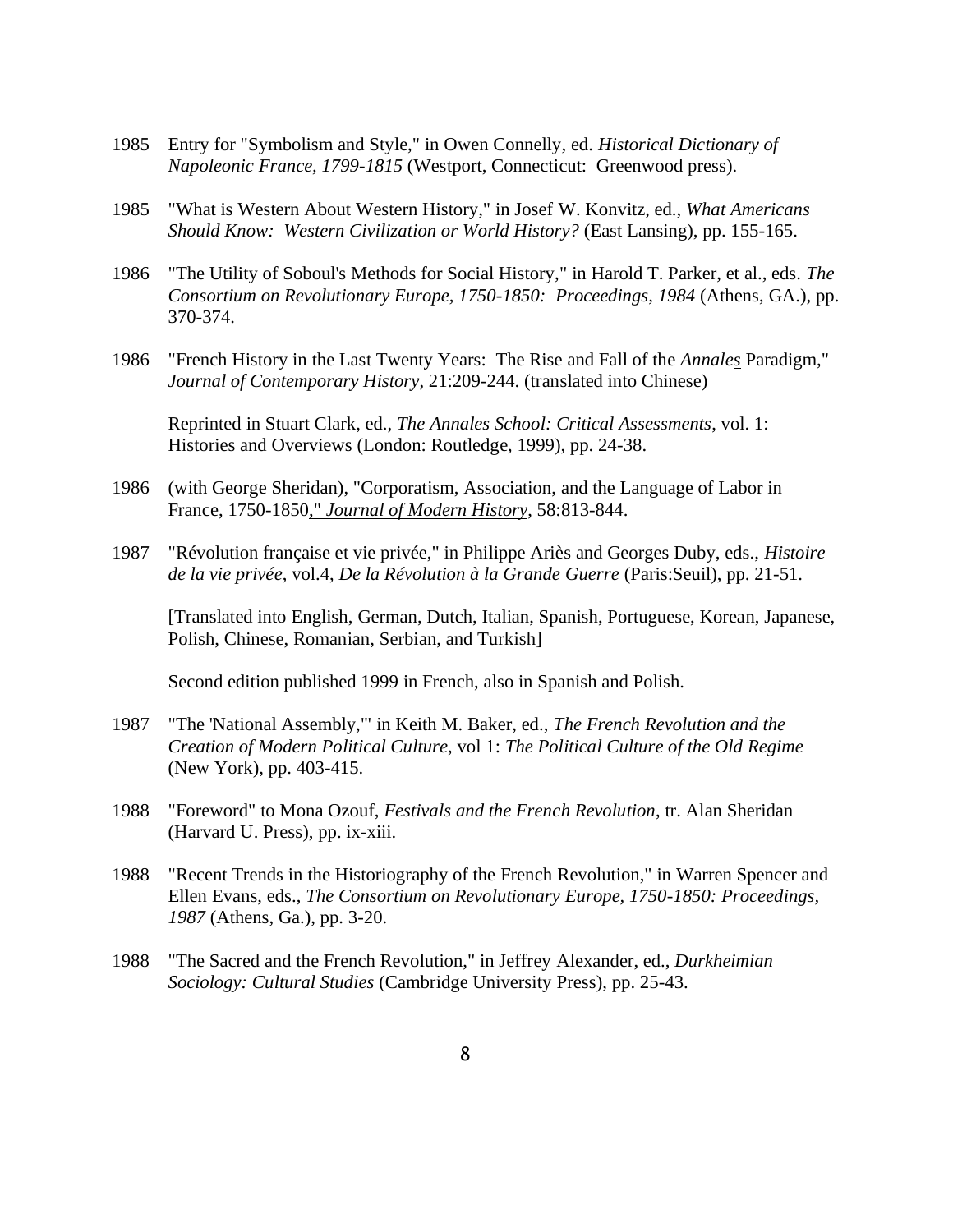1988 "The Political Psychology of Revolutionary Caricatures," in *French Caricature and the French Revolution, 1789-1799*, published in conjunction with an exhibition co-organized by the University of California, Los Angeles, and the Bibliothèque Nationale de France (Los Angeles), pp. 33-40.

[Translated into French in *La Caricature française et la Révolution, 1789-1799*]

- 1989 "Masculin et féminin dans la révolution française," *Pages d'Ecritures*, 3: 12-14.
- 1989 with Linda K. Kerber, et al., "Forum: Beyond Roles, Beyond Spheres: Thinking about Gender in the Early Republic," *The William and Mary Quarterly*, 3d series, 46: 565-585.
- 1989 "The Language of Politics and Political Culture in France, England, USA, and the Dutch Republic," *Bijdragen en mededelingen betreffende de geschiedenis der Nederlanden*, 104: 610-621.
- 1989 "Family Narrative and Political Discourse in Revolutionary France and America," in *Quaderno*, 2: *The Language of Revolution*, ed. Loretta Valtz Mannucci (Milan): 161-176.
- 1989 "Political Culture and the French Revolution," *States and Social Structures Newsletter*, no. 11 (Fall): 1-3.
- 1990 "Discourses of Patriarchalism and anti-Patriarchalism in the French Revolution," in John Renwick, ed., *Language and Rhetoric of the Revolution* (Edinburgh University Press), pp. 25-41.
- 1990 "History Beyond Social Theory," in David Carroll, ed., *The States of "Theory": History, Art, and Critical Discourse* (Columbia University Press), pp. 95-112

[Translated into German in Christoph Conrad and Martina Kessel, *Geschichte schreiben in der Postmoderne* (Stuttgart: Philipp Reclam, 1994), pp. 98-122.]

- 1990 "The Social and Psychological Foundations of Republicanism," *Shiso* [the Japanese equivalent of *Daedalus*], no. 789 (March): 29-36
- 1991 "History as Gesture; or, The Scandal of History," in Jonathan Arac and Barbara Johnson, eds., *Consequences of Theory* (The Johns Hopkins University Press), pp. 91-107
- 1991 "Commentaries on the Papers of William Doyle and Michel Vovelle," *French Historical Studies*, 16:761-763.
- 1992 Foreword to Bryant T. Ragan, Jr., and Elizabeth A. Williams, eds., *Re-creating Authority*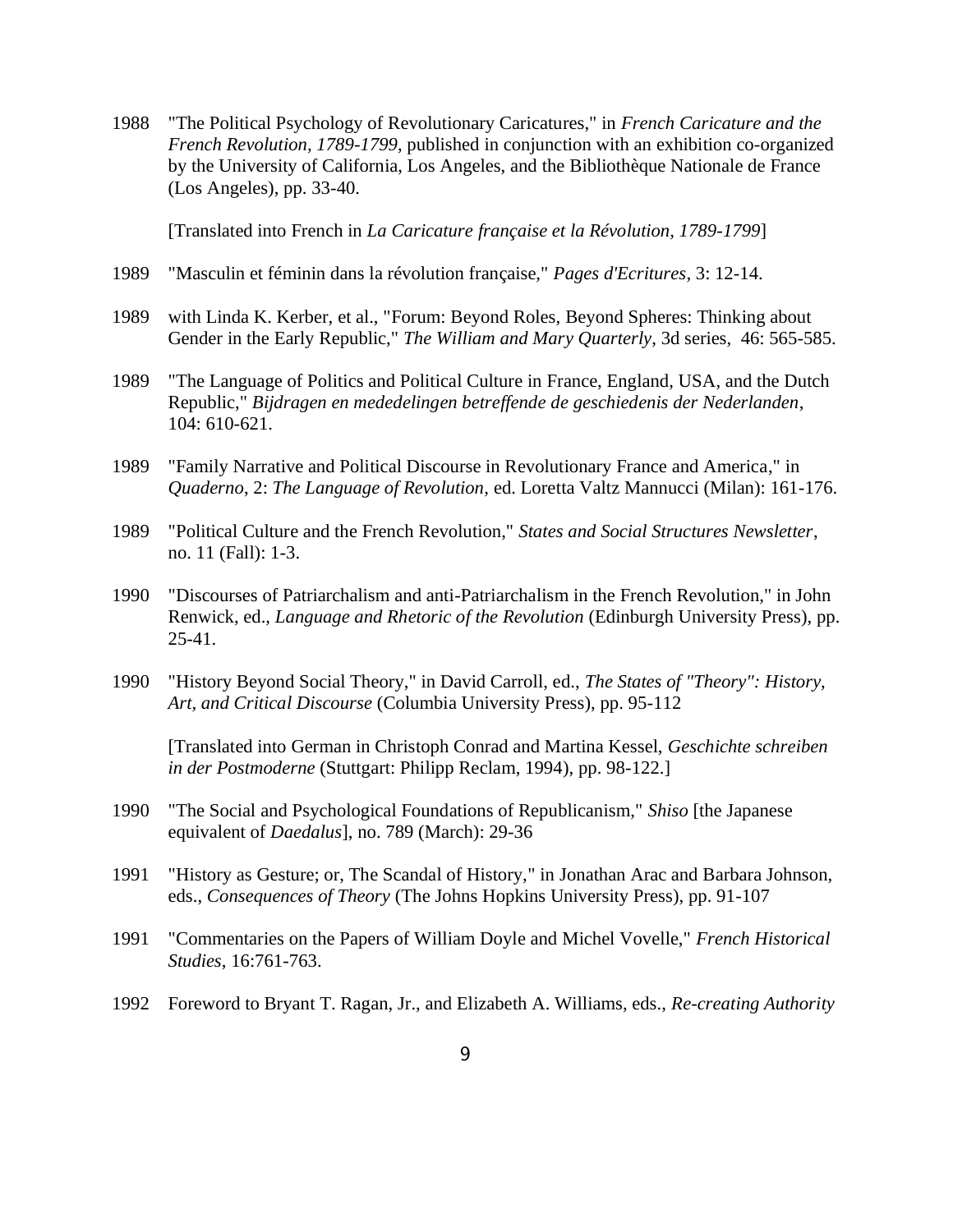*in Revolutionary France* (Rutgers University Press), pp. ix-xii.

- 1992 "Constitutions, Human Rights, and the Rights of Women in the Atlantic World of the 18th Century," in M'hammed Sabour, ed., *Liberté, Egalité, Fraternité: Bicentenaire de la Grande Révolution Française*, University of Joensuu Publications in Social Sciences, no. 14, pp. 186-204.
- 1992 "Foucault's Subject in *The History of Sexuality*," in Domna Stanton, ed., *Discourses of Sexuality from Aristotle to Aids*, pp. 78-93.
- 1992 "Derrière l'image: Masculin et féminin dans la constitution de l'événement," *Mélanges de l'Ecole Française de Rome*, 104:175-181.
- 1993 "The Revenge of the Subject/ The Return of Experience," *Salmagundi*, no. 97 (Winter): 45-53.
- 1993 "Male and Female: Words and Images in the French Revolution," in Carol Armbruster, ed., *Publishing and Readership in Revolutionary France and America: A Symposium at the Library of Congress, Sponsored by the Center for the Book and the European Division* (Greenwood Press).
- 1993 "Afterword," in Renée Waldinger, Philip Dawson and Isser Woloch, eds., *The French Revolution and the Meaning of Citizenship* (Greenwood Press), pp. 211-213.
- 1994 "Male Virtue and Republican Motherhood," in Keith Michael Baker, ed., *The Terror*, vol. 4 of *The French Revolution and the Creation of Modern Political Culture* (Pergamon, Oxford, England and Tarrytown, N.Y.), pp. 195-208.
- 1994 "Reports of Its Death were Premature: Why 'Western Civ' Endures," in Lloyd Kramer, Donald Reid and William L. Barney, eds., *Learning History in America: Schools, Cultures, and Politics* (University of Minnesota Press), pp. 34-43.
- 1994 "The Virtues of Disciplinarity," *Eighteenth-Century Studies*, 28: 1-7.
- 1994 "Psychoanalysis, Feminism, and the French Revolution," in Willem Melching and Wyger Velema, eds., *Main Trends in Cultural History: Ten Essays* (Amsterdam and Atlanta, Ga., Rodopi), pp. 164-181.
- 1995 "Forgetting and Remembering: The French Revolution Then and Now," *American Historical Review*, 100: 1119-1135.
- 1995 "Temps et contrainte dans la vie des femmes," *Le Débat*, #87 (nov.-déc.): 126-130.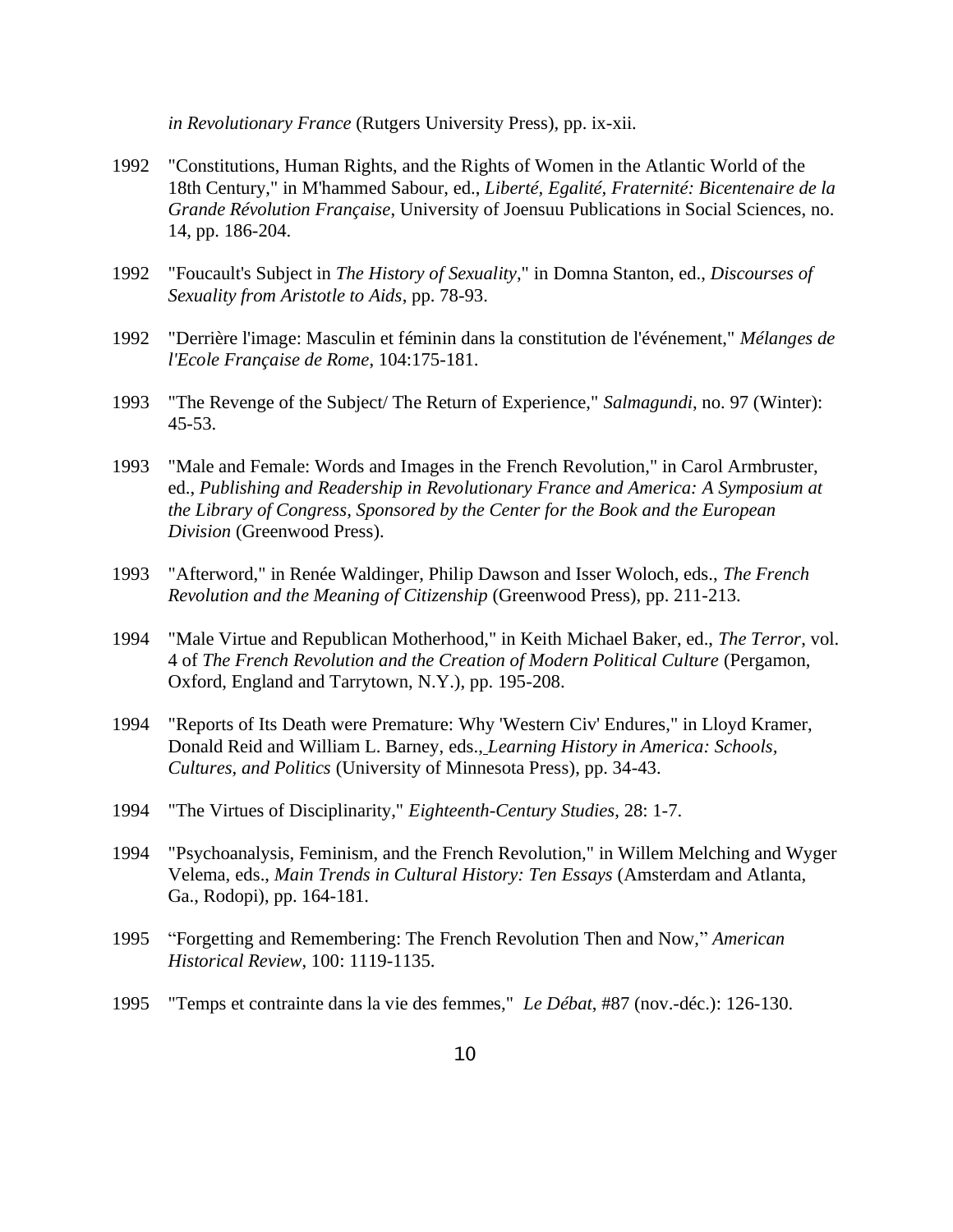- 1997 "Democratization and Decline? The Consequences of Demographic Change in the Humanities," in Alvin Kernan, ed., *What's Happened to the Humanities?* (Princeton University Press), pp. 17-31.
- 1997 "Psychoanalysis, the Self, and Historical Interpretation," *Common Knowledge*, 6: 10-19.
- 1997 "The Origins of Human Rights in France," Barry Rothaus, ed., *Proceedings of the Western Society for French History*, vol. 24 (Univ. Press of Colorado): 9-24.
- 1998 "Philanthropy," in Vincenzo Ferrone and Daniel Roche, eds., *Diccionario histórico de la Ilustración* (Madrid: Alianza Editorial), pp. 268-273, Italian version by G. Laterza; French version by Fayard.
- 1998 "Has the Battle been Won? The Feminization of History," in *Perspectives*, American Historical Association Newsletter, Vol. 36, No. 5 (May 1998), pp. 13-17.
- 1998 "Freedom of Dress in Revolutionary France," in Sara E. Melzer and Kathryn Norberg, eds., *From the Royal to the Republican Body: Incorporating the Political in Seventeenthand Eighteenth-Century France* (U. of California Press), pp. 224-249.

[Reprinted in Londa Schiebinger, ed., *Feminism and the Body* (Oxford University Press, 2000), pp. 182-202.]

- 1998 "The Challenge of Gender. Deconstruction of Categories and Reconstruction of Narratives in Gender History," in Hans Medick and Anne-Charlott Trepp, *Geschlectergeschichte und Allgemeine Geschichte: Herausforderungen und Perspektiven* (Göttingen:Wallstein Verlag), pp. 59-97.
- 1998 "Postscript," in Ewa Domanska, ed., *Encounters: Philosophy of History After Postmodernism* (Charlottesville: University Press of Virginia), pp. 269-276.
- 1998 "Psychologie, Ethnologie und 'linguistic turn' in der Geschichtswissenschaft," in Hans-Jürgen Goertz, ed., *Geschichte: Ein Grundkurs* (Reinbek bei Hamburg: Rowohlt Taschenbuch Verglag), pp. 671-693. [Revised and republished as Jakob Tanner and Lynn Hunt, "Psychologie, Ethnologie, historische Anthropologie," in Hans-Jürgen Goertz, ed., *Geschichte: Ein Grundkurs* (Reinbek bei Hamburg: Rowohlt Taschenbuch Verglag, 2007), pp. 737-765.]

1998 "No Longer An Evenly Flowing River: Time, History, and the Novel," *American Historical Review*, 103 (December): 1517-1521.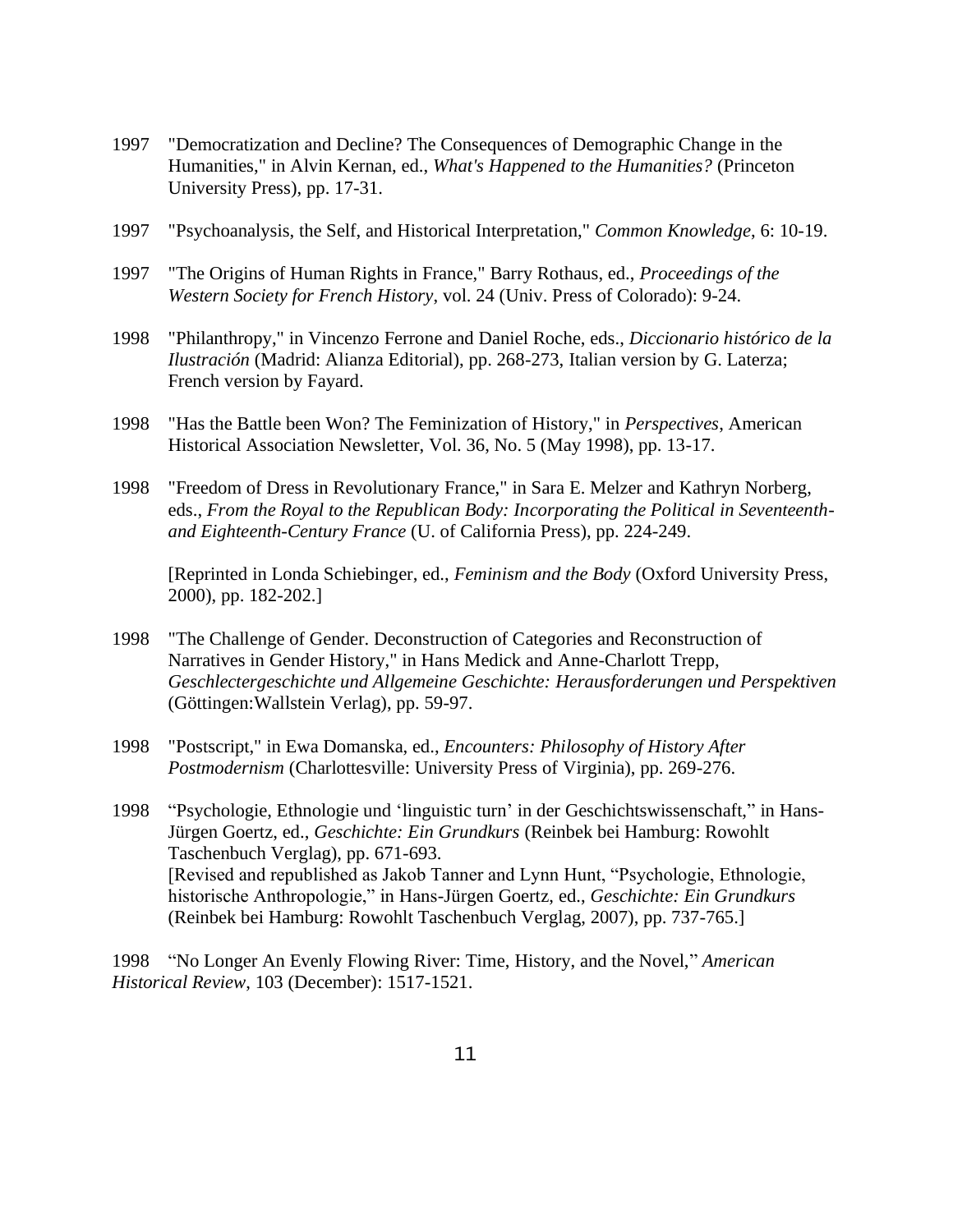- 2000 "Response to Toril Moi," *Paroles Gelées: Le Corps et l'Esprit in French Cultural Production*, 17.2 (UCLA French Studies): 20-22.
- 2001 with Margaret Jacob, "The Affective Revolution in 1790s Britain," *Eighteenth-Century Studies*, 34: 491-521.
- 2001 "The French Revolution," in N.J. Smelser and Paul B. Baltes, eds., *International Encyclopedia of the Social and Behavioral Sciences* (Oxford: Pergamon), pp. 5785-5789.
- 2002 Columns in *Perspectives*, Newsmagazine of the American Historical Association: "On Future Anxieties and Present Predicaments" (January, 40, no 1: 5-7 ); "Has Professionalization Gone Too Far?" (February, 40, no. 2: 5-7); "Where Have All the Theories Gone?" (March, 40, no. 3: 5-7); "Democracy and Hierarchy in Higher Education" (April, 40, no. 4: 5-7); "Against Presentism" (May, 40, no. 5: 7-9); "What I Learned Doing a Multimedia Project on the French Revolution" (online edition: http://www.theaha.org/perspectives/issues/2002/Summer/); "Generational Conflict and the Coming Tenure Crisis" (September, 40, no. 6: 13-15); "A Glass Half Full" (October, 40, no. 7: 15-16); "Is European History Passé?" (November, 40, no. 8: 5-7 ); "Parting Shots" (December, 40, no. 9: 5-7).
- 2002 "Psychology, Psychoanalysis, and Historical Thought," in Lloyd Kramer and Sarah Maza, *A Companion to Western Historical Thought* (Malden, MA: Blackwell), pp. 337- 356.
- 2002 "A Story With No Ending," *Newsday*, September 8, 2002 (http://www.newsday.com/news/opinion/ny-vphun082914955sep08.story)
- 2003 with Margaret Jacob, "Enlightenment Studies," in Alan Charles Kors, ed., *Encyclopedia of the Enlightenment*, vol 1 (Oxford: Oxford University Press): 418-430.
- 2003 "French Revolution: An Overview," in Alan Charles Kors, ed., *Encyclopedia of the Enlightenment*, vol. 2 (Oxford: Oxford University Press): 80-84.
- 2003 "The World We have Gained: The Future of the French Revolution," *American Historical Review*, 108 (February): 1-19.
- 2003 "Le Corps au XVIIIe siècle: les origines des droits de l'homme," *Diogène*, no. 203 (July-September): 49-67.

Published in English as "The 18<sup>th</sup>-Century Body and the Origins of Human Rights," *Diogenes*, Number 203, vol. 51, issue 3: 41-56.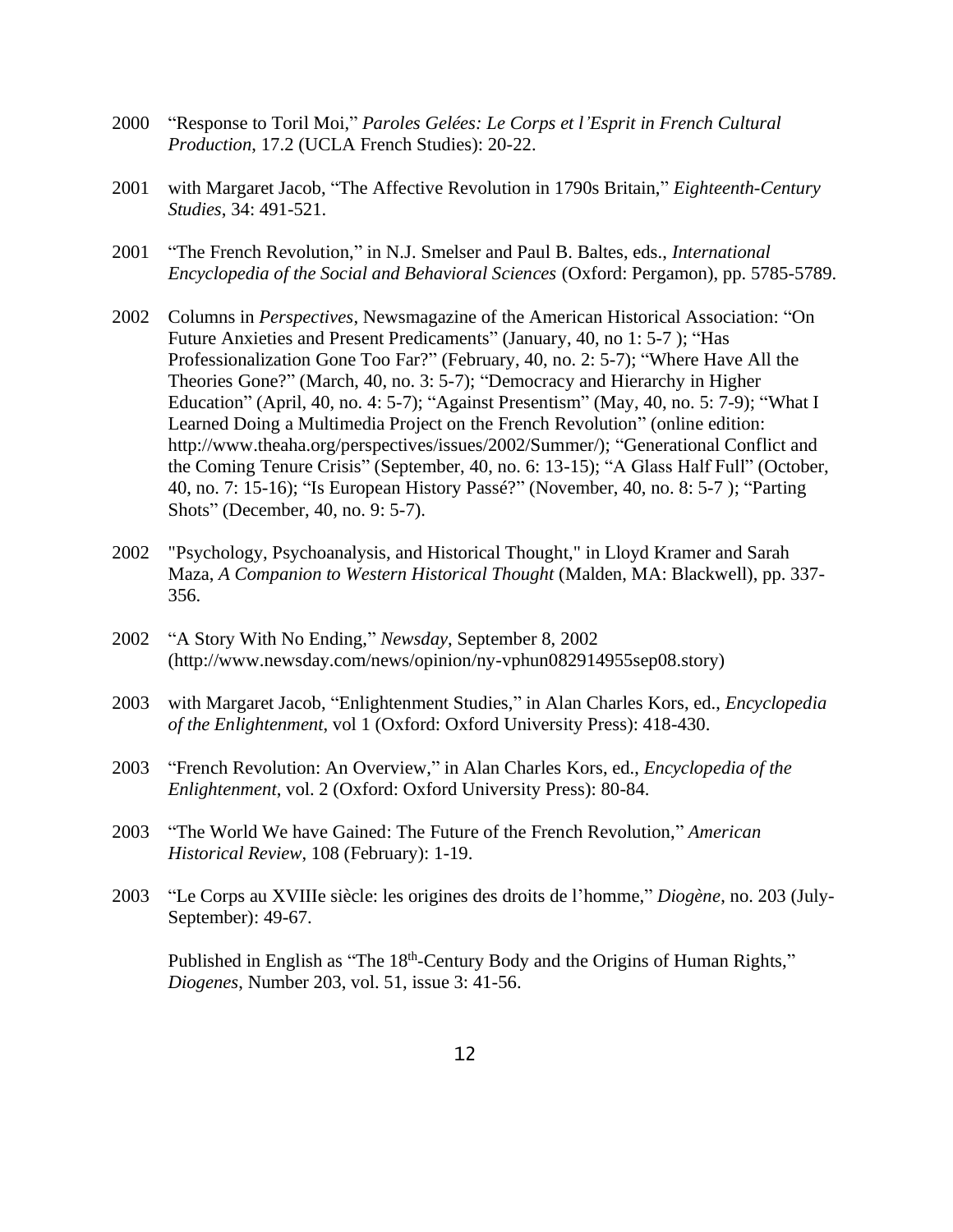- 2003 "L'histoire des femmes: accomplissements et ouvertures," in Martine Lapied and Christine Peyrard, eds., *La Révolution française: au carrefour des recherches* (Aix-en-Provence: Publications de l'Université de Provence), pp. 281-292.
- 2004 "Daniel Roche and History's Movable Feast," *French Historical Studies*, 27 (Fall): 747- 751.
- 2005 with Jack Censer, "Imaging the French Revolution: Depictions of the French Revolutionary Crowd," *American Historical Review*, 100 (2005): 38-45; continued online at *http://chnm.gmu.edu/revolution/imaging/essays/introessay.html http://chnm.gmu.edu/revolution/imaging/essays/censerhunt1.html http://chnm.gmu.edu/revolution/imaging/essays/conclusions.html* For a review of the project, see http://www.futureofthebook.org/next/text/?q=node/79
- 2005 "Relire l'histoire du politique," in Jean-Clément Martin, ed., *La Révolution à l'oeuvre: Perspectives actuelles dans l'histoire de la Révolution française* (Rennes: Presses Universitaires de Rennes, 2005), pp. 117-124.
- 2005 "Introduction (to section 9, Women and Revolutionary Citizenship)," in Sarah Knott and Barbara Taylor, eds., *Women, Gender and Enlightenment* (New York: Palgrave Macmillan, 2005), pp. 565-569.
- 2005 "O Romance e as Origens dos Direitos Humanos- Interseções entre História, Psicologia et Literatura," *Varia Historia*, vol. 21, no. 34 (2005): 267-289.
- 2006 "Declaring Human Rights in 1789: Causes and Consequences [in Japanese]," *Center for Historical Studies Annual Report*, no. 3, (Institute for Development of Social Intelligence, Graduate Schools of Senshu University, March, 2006), pp. 73-93.
- 2007 "La visibilité du monde bourgeois," in Jean-Pierre Jessenne, ed., *Vers un ordre bourgeois? Révolution française et changement social* (Rennes: Presses Universitaires de Rennes, 2007), pp. 371-381.
- 2008 "The Meaning of Independence" and "To Be or Not to Be a State," in *William and Mary Quarterly*, 3d series, LXV, no. 2 (April 2008): 347-349 and 368-369.

2008 "Inventing Human Rights: An Empathetic Understanding," *<http://www.america.gov/st/hr-english/2008/November/20081119113936xjyrrep0.858349.html>*

2008 "Kulturgeschichte ohne Paradigmen?" *Historische Anthropologie*, 16 (2008): 323-341 and Dorothee Brantz, "Kulturgeschichte ohne Paradigmen: Eine Antwort auf Lynn Hunt," pp. 443-449.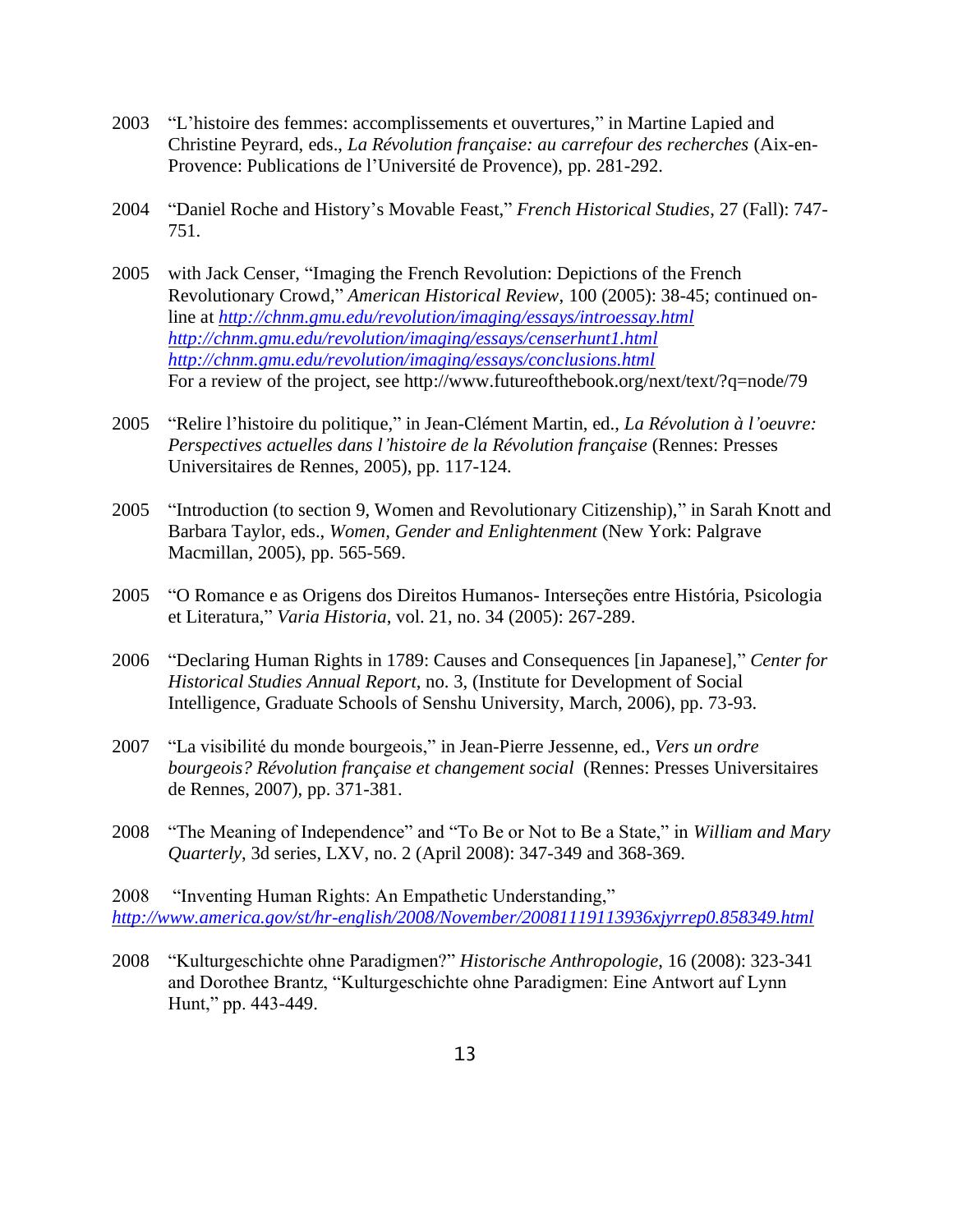- 2008 "Avant-propos," to Pascal Dupuy, *Face à la Révolution et l'Empire: Caricatures anglaises (1789-1815)* (Paris: Nicolas Chaudun), pp. 9-11.
- 2009 "Le Campus de l'UCLA," in Philippe Poirrier, ed., *Paysages des campus. Urbanisme, architecture et patrimoine,* Postface de Gérard Monnier (Dijon, Editions universitaires de Dijon: 2009), p. 22.
- 2009 "The Experience of Revolution," in *French Historical Studies*, 32 (Fall 2009): 671-678.
- 2009 with Dominique Godineau, Jean-Clément Martin, Anne Verjus and Martine Lapied, "Femmes, Genres, Révolution," *Annales historiques de la Révolution française*, 358 (2009): 143-166.
- 2010 "How Writing Leads to Thinking (and not the other way around)," *Perspectives on History*, 48:2 (February): 16-18.
- 2010 with Margaret Jacob and Wijnand Mijnhardt, "Religious Knowledge and the Origins of Modernity," in Jitse Dijkstra, Justin Kroesen, and Yme Kuiper, eds., *Myths, Martyrs, and Modernity: Studies In the History of Religions in Honour of Jan N. Bremmer* (Leiden: Brill), pp. 593-608.
- 2010 "The French Revolution in Global Context," in David Armitage and Sanjay Subrahmanyam, *The Age of Revolutions in Global Context, c. 1760-1840* (New York: Palgrave Macmillan), pp. 20-36.
- 2010 "Mona Ozouf: The Writer, the Historian and the Feminist," *French History*, 24: 4 (December 2010): 496-500.
- 2011 "Preface" to *Robert Roswell Palmer: A Transatlantic Journey of American Liberalism*, a special issue of *Historical Reflections: Réflexions historiques*, 37, no. 3 (Winter 2011): vviii.
- 2012 "The Prospects of the Present," introduction to a special forum (guest edited by Lynn Hunt) of *Perspectives on History* (Newsmagazine of the American Historical Association), 50, no. 9 (December, 2012): 29-30.
- 2012 "Las Declaraciones de derechos en el Viejo y en el Nuevo mundo," *20/10 El Mundo atlantico y la modernidad iberoamericana*, 1 (2012): 293-303.
- 2013 "Les Cultural Studies (1970-2010)," in Yann Brailowsky and Hervé Inglebert, eds., *1970-2010: Les sciences de l'homme en débat* (Nanterre: Presses universitaires de Paris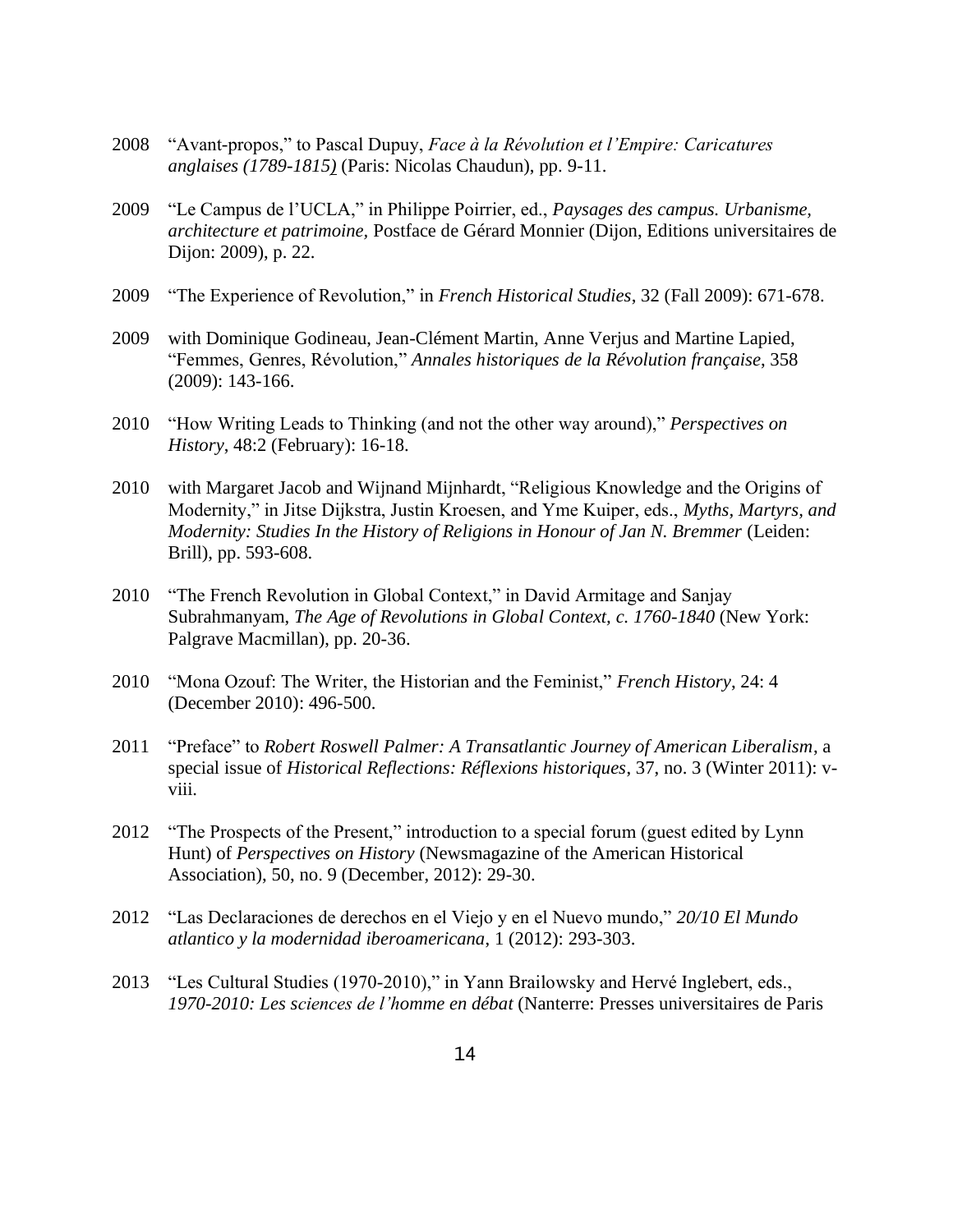Ouest), pp. 189-202.

- 2013 "Globalisation and Time," in Chris Lorenz and Berber Bevernage, eds., *Breaking Up Time: Negotiating the Borders between Present, Past, and Future* (Göttingen: Vandenhoek & Ruprecht), pp. 199-215.
- 2013 (with Margaret Jacob) "Em nome dos deuses," *Revista de História da Biblioteca Nacional*, 8, No. 95 (August): 58-63.
- 2013 (with Paul Cheney, Alan Forrest, Matthias Middell and Karine Rance) "Regards croisés: La Révolution française à l'heure du global turn," *Annales historiques de la Révolution française*, 374 (oct-déc): 157-185.
- 2013 "Modernity: Can We Write the History of the Last Three Centuries without It?" *Fortid*, no. 4: 92-93.
- 2013 "The French Revolution: Time's Degree Zero [in Russian]," in Elena Višlenkova and Denis Sdvižkov, eds., *Izobretenie veka. Problemy i modeli vremeni v Rossii i Evrope XIX stoletija* [Die Erfindung des Jahrhunderts. Probleme und Modelle der Temporalität in Russland und Europa im 19. Jahrhundert] (Moscow: Deutsches Historisches Institut [= studia europaea 3]), pp. 40-55.
- 2014 "Foucault's Meta-Narrative," *Contemporanea: Rivista di storia dell'800 e del '900*, XVII, no. 2: 302-308.
- 2014 "L'iconoclasme et le temps en Révolution," in Emmanuel Fureix, ed., *Iconoclasme et révolutions* (Paris: Champ Vallon), pp. 50-55.
- 2014 "Modernity: Are Modern Times Different?" *Historia Critica* (Universidad de los Andes), no. 54: pp. 107-124.
- 2014 "The Self and Its History," *The American Historical Review*, 119 (5): 1576-1586.
- 2015 "Faut-il réinitialiser l'histoire?" *Annales: Histoire, Sciences sociales*, 70:2 (avril-juin): 319-325. Translated in Portuguese, <http://seer.assis.unesp.br/index.php/faces/issue/view/19/showToc>
- 2015 "The Declaration of the Rights of Man and Citizen, August 1789: A Revolutionary Document," in Rachel Hammersley, ed., *Revolutionary Moments: Reading Revolutionary Texts* (London: Bloomsbury, 2015), pp. 77-84.
- 2015 "Revolutionary Rights," in Pamela Slotte and Miia Halme-Tuomisaari, eds., *Revisiting*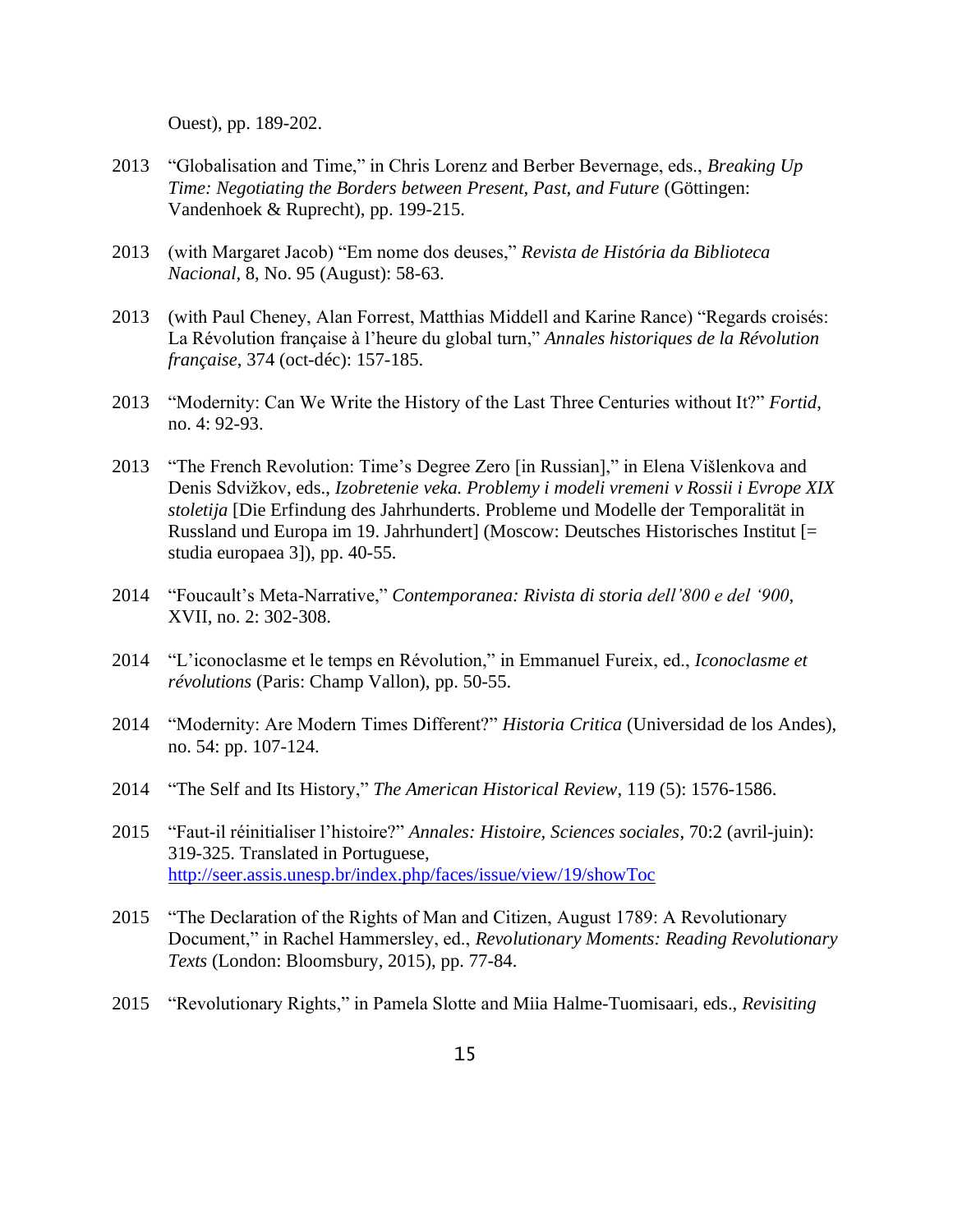*the Origins of Human Rights* (Cambridge: Cambridge University Press, 2015), pp. 105- 118.

- 2015 "Modernity: Are Modern Times Different?" in *Scandia: Tidskrift För Historisk Forskning* 81(2): 18-25.
- 2016 "La République, la Révolution, et les femmes (Mona Ozouf)," *Critique*, 72, nos. 831-832 (August-September): 645-656.
- 2016 "The Long and the Short of the History of Human Rights," *Past & Present*, 233 (1): 323- 331. doi: 10.1093/pastj/gtw044
- 2016 "Jacques Revel and the Question of Scale," in Antonella Romano and Silvia Sebastiani, eds., *La Forza della incertezze: Dialoghi storiografici con Jacques Revel* (Bologna: Il Mulino), pp. 35-45.
- 2018 "Teaching an Online Course," *Common Knowledge*, 24 (3): 397-404.
- 2018 "Plus ça change," *H-France Salon*, Volume 10 (2018), Issue 11, #5.
- 2018 "Writing History Today: From Postmodern Challenge to Global History," *Czech and Slovak Journal of Humanities*: *Historica*, 2: 6-13.
- 2019 "Our Age of Anxiety" (in Turkish), *sabah ülkesi* (January), 58: 74-77.
- 2019 "Humanity and the Claim to Self-Evidence," in Bardo Fassbender and Knut Traisbach, eds., *The Limits of Human Rights* (Oxford: Oxford University Press): 39-53.

#### *Review Essays*

- 1977 "The Bourgeoisie and the State in the French Revolution," *Reviews in European History*, 3:397-404.
- 1981 "Penser la Révolution française, by François Furet," *History and Theory*, 20:313-323.
- 1998 "Does History Need Defending?" *History Workshop Journal*, 46: 241-249.

#### *Interviews and Autobiographical and Biographical Sketches*

1990 "Mother, Political Culture, Body Politic: An Interview with Lynn Hunt," in *Shiso*, no.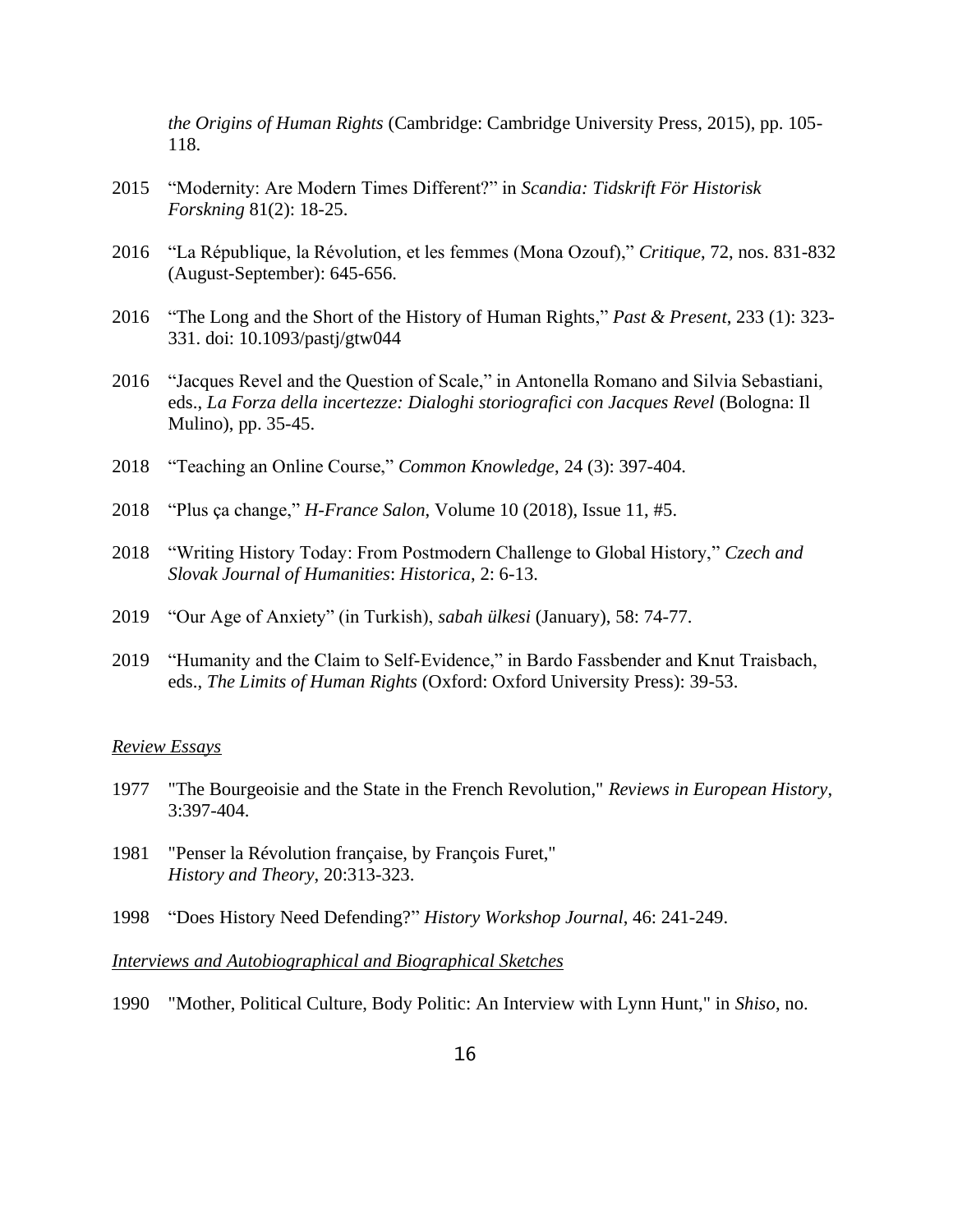789 (March): 168-189

- 1998 "Autonomy, the French Revolution, and Human Rights [an interview], " *Clio's Psyche*, 4:4 (March): 129-133.
- 2003 "Parcours: Lynn Hunt, de la Révolution française à la révolution féministe," (interview by Laura Lee Downs), *Travail, genre et sociétés*, 10: 5-26.

[Translated into Chinese in a book about leading historians by Taiwan Elite, 2008]

- 2007 "Fantasy Meets Reality: A Midwesterner Goes to Paris," in Laura Lee Downs and Stéphane Gerson, eds., *Why France? American Historians Reflect on an Enduring Fascination* (Ithaca: Cornell University Press, 2007), pp. 63-72. [Translated into French by Le Seuil, 2007]
- 2009 "Vinzia Fiorino conversa con Lynn Hunt," *Genesis*, VIII (1:2009): 169-181.
- 2011 "Een interview met Lynn Hunt (by Guido van Eijck)," in *Aanzet*, 26: 2 (June): 49-56.
- 2011 Interview on The Browser on books on the French Revolution, <http://thebrowser.com/interviews/lynn-hunt-on-french-revolution>
- 2012 Oral history interview, Regional Oral History Office, The Bancroft Library, University of California, Berkeley, 93 pp. [http://bancroft.berkeley.edu/ROHO/collections/subjectarea/univ\\_hist/history\\_department.](http://bancroft.berkeley.edu/ROHO/collections/subjectarea/univ_hist/history_department.html) [html](http://bancroft.berkeley.edu/ROHO/collections/subjectarea/univ_hist/history_department.html)
- 2012 "History: Past, Present, and Future: A Conversation between Lynn Hunt and Jacques Revel," *Perspectives on History* (Newsmagazine of the American Historical Association), 50, no. 9 (December, 2012): 66-69.
- 2014 "Lynn Hunt: la passion de la Révolution," portrait by Gene Tempest, *L'Histoire*, no. 400 (June 2014), pp. 15-16.
- 2014 "Lynn Hunt, La Révolution, l'audace et la raison," by Jacques Revel, in André Burguière and Bernard Vincent, eds., *Un siècle d'historiennes* (Paris: Des Femmes), pp. 119-134.
- 2014 "Interview" by Vanessa R. Schwartz, *Public Culture*, 26:3, pp. 559-577.
- 2017 "Media, Migrants and Human Rights in the Cultural History. Dialogue with Lynn Hunt," by Gevisa La Rocca, *International Review of Sociology*, 27:2, pp. 277-279.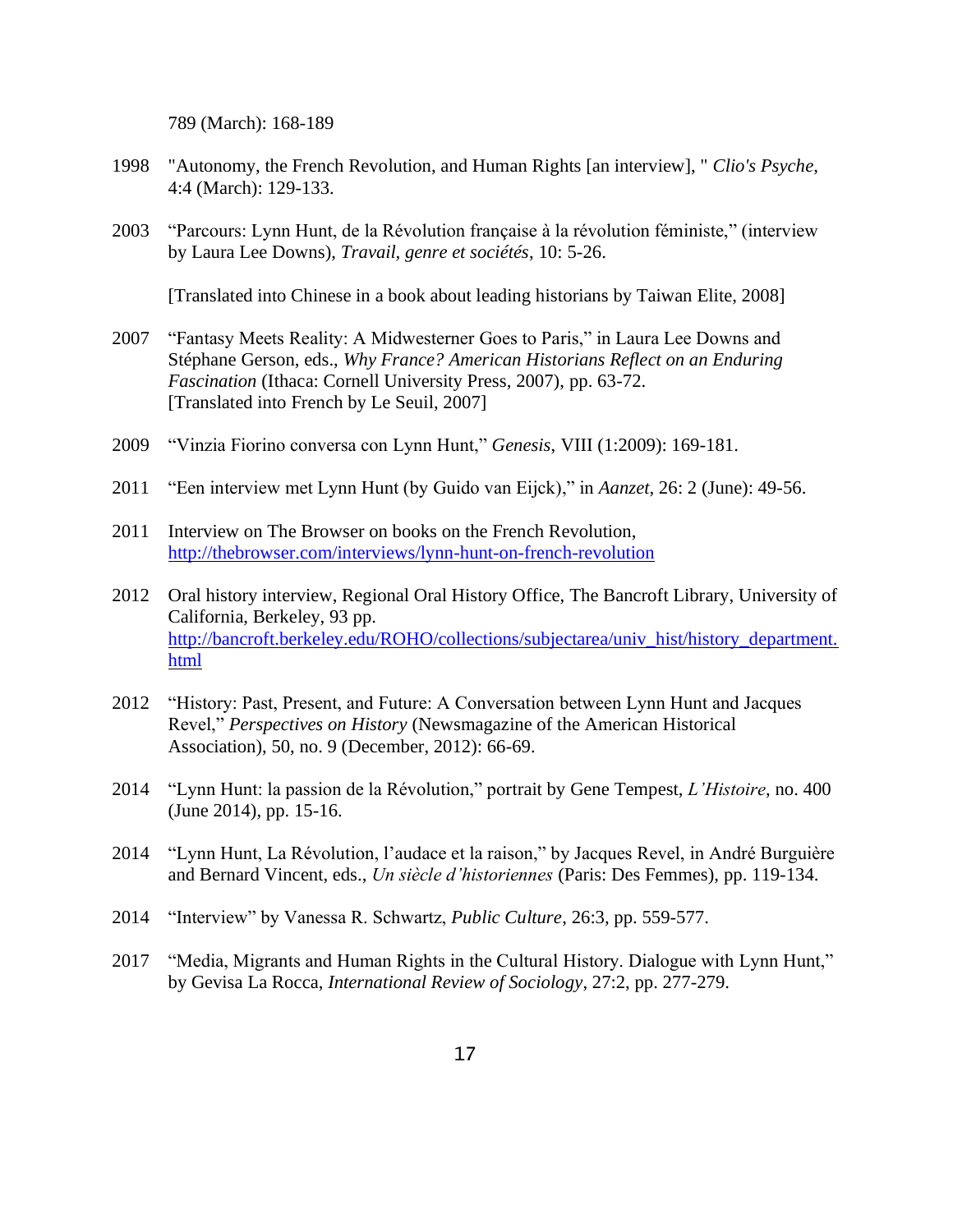- 2017 "How Our Evolving Understanding of Individual Autonomy Led to Human Rights for All," by Lisa Margonelli, available at [http://www.zocalopublicsquare.org/2017/07/17/evolving-understanding-individual](http://www.zocalopublicsquare.org/2017/07/17/evolving-understanding-individual-autonomy-led-human-rights/ideas/nexus/)[autonomy-led-human-rights/ideas/nexus/.](http://www.zocalopublicsquare.org/2017/07/17/evolving-understanding-individual-autonomy-led-human-rights/ideas/nexus/)
- 2018 "Lynn Hunt, Historiadora norteamericana," by Pablo Marín, available at [http://culto.latercera.com/2018/06/23/lynn-hunt-historiadora-norteamericana-los](http://culto.latercera.com/2018/06/23/lynn-hunt-historiadora-norteamericana-los-seudopopulistas-podran-desafiar-conocimiento-podemos-vivir-sin/)[seudopopulistas-podran-desafiar-conocimiento-podemos-vivir-sin/](http://culto.latercera.com/2018/06/23/lynn-hunt-historiadora-norteamericana-los-seudopopulistas-podran-desafiar-conocimiento-podemos-vivir-sin/)
- 2018 "Inventing Human Rights: Interview with WGBH Boston," available at <http://blogs.wgbh.org/innovation-hub/2018/6/22/invention-human-rights/>
- 2018 "Interviste sulla storia contemporanea. Rispondono Fulvio Cammarano, Tommaso Detti, Lynn Hunt," by Laura Ciglioni and Guido Panvini, *Mondo cotemporaneo* (2018): 35-52.
- 2019 Podcast with George Miller on The Hedgehog and the Fox about *History: Why It Matters*  available at [https://www.podularity.com/thehedgehogandthefox/2019/01/31/lynn-hunt](https://www.podularity.com/thehedgehogandthefox/2019/01/31/lynn-hunt-why-history-matters/)[why-history-matters/](https://www.podularity.com/thehedgehogandthefox/2019/01/31/lynn-hunt-why-history-matters/)
- 2020 Katie Jarvis, Lynn Hunt, "ASECS at 50: Interview with Lynn Hunt," *Eighteenth-Century Studies*, 53:4 (Summer): 547-554.

### *Book Reviews Published in*

*Journal of Modern History* (1979, 1982, 1985, 1988, 1991); *Journal of Interdisciplinary History* (1980, 1986, 1991, 1996, 2016); *The Historian* (1976, 1981, 1983); *Social Science Quarterly* (1977); *American Historical Review* (1980, 1986, 1988, 1992, 1999); *International Labor and Working Class History* (1982); *Eighteenth Century Studies* (1983); *Annales: Economies, Sociétés, Civilisations* (1984, 2019); *New York Times Book Review* (1985, 1988, 1989, 1993, 1996); *Los Angeles Times* (1986, 1990, 2002); *American Journal of Sociology* (1986), *Journal of Social History* (1991; three times, 1995), *Social History* (1992) *London Review of Books* (February 25, 1993; August, 1993; March 11, 2010), *The New Republic* (July 3, 1995; September 13, 1999; September 25, 2000; May 7, 2001; October 6, 2003; June 30, 2014), *Journal of the History of the Behavioral Sciences* (July, 1995); *Contemporary Sociology* (January 1996); *The Nation* (May 29, 2006); on Jean-Clément Martin on [https://h-france.net/forum/h](https://h-france.net/forum/h-franceforumvol2.html)[franceforumvol2.html;](https://h-france.net/forum/h-franceforumvol2.html) *Washington Post* (August 30, 2007, p. C3.); *Times Higher Education* (5 February 2009); *The International History Review* (vol. 31:3, Sept. 2009); *Journal of Modern History* (March, 2010); *Francia-Recensio 2010/2 19./20. Jahrhundert – Histoire contemporaine* (July 2010); *French Studies* (vol. LXVII, no. 4, October 2013),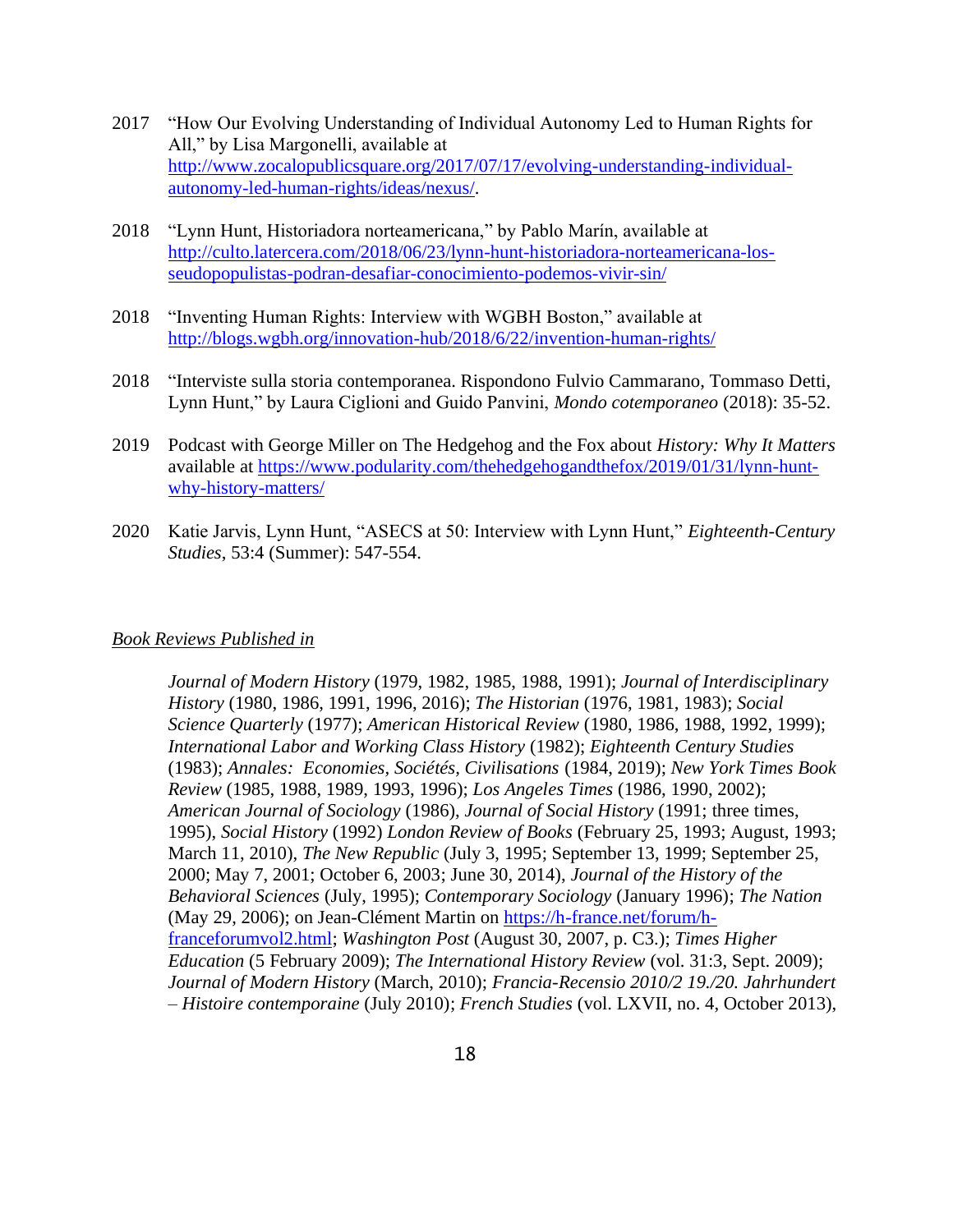*New York Review of Books* (May 10, 2018; March 7, 2019; March 26, 2020); on Antoine De Baecque, *H-France Review* Vol. 18 (May 2018), No. 100

# **Papers Recently Delivered** (since 2007 only):

"Research and Teaching: An Imagined Divide," American Historical Association, January 4, 2007

"Lives in History: Four Master Historians Reflect on Their Careers," American Historical Association, January 6, 2007

"Where Now? Beyond Paradigms in Historical Research," University of California, Irvine, April 13, 2007

"Is Time Historical?" Colorado College, April 26, 2007

Wrap-up Commentator, International Conference on Gender, War and Politics: The Wars of Revolution and Liberation, Transatlantic Comparisons, 1775-1820, May 17-19, 2007

"Les Origines des Droits de l'homme," Ecole Normale Supérieure, Lyon, May 23, 2007 "Les journaux et la construction du temps révolutionnaire," Journées d'études, "Opinions

publiques et prises de positions," TELEMME, Maison Méditerranéenne des Sciences de l'Homme, Aix-en-Provence, May 23-25, 2007

"Inventing Human Rights," Centre for History and Economics, King's College, Cambridge University, May 30, 2007

"Cultural History without Paradigms," Universidad Diego Portales, Santiago, Chile, August 21, 2007

Seminar on human rights and the history of the self, Freie Universität, Berlin, January 7, 2008 "Future of Cultural History," Freie Universität, Berlin, January 8, 2008

"Inventing Human Rights," New York Historical Society, January 23, 2008

Seminar on modernity and history, New York area Intellectual and Cultural History Seminar, CUNY Graduate Center, January 24, 2008

Evening discussion on human rights, CUNY graduate center, January 24, 2008

Seminar on human rights, Seminar on Enlightenment and Revolution, Stanford University, February 5, 2008

"Is Time Historical," USC history department seminar, February 11, 2008

"The Abolition of Torture," University of Pisa, March 4, 2008

"Cultural History without Paradigms," University of Padua, March 6, 2008

"Inventing Human Rights," Interdisciplinary Nineteenth-Century Studies conference, Marquette University, April 5, 2008

Conference wrap-up speaker, British Political Thought in an Age of Globalization c. 1750-1800, The Folger Institute, Washington, D.C., April 12, 2008

"Inventing Human Rights," Radcliffe Institute for Advanced Study, Cambridge, MA, April 14, 2008

"Writing for the In-Between Public," Past Tense Seminar, USC-Huntington Early Modern Studies Institute, Huntington Library, April 29, 2008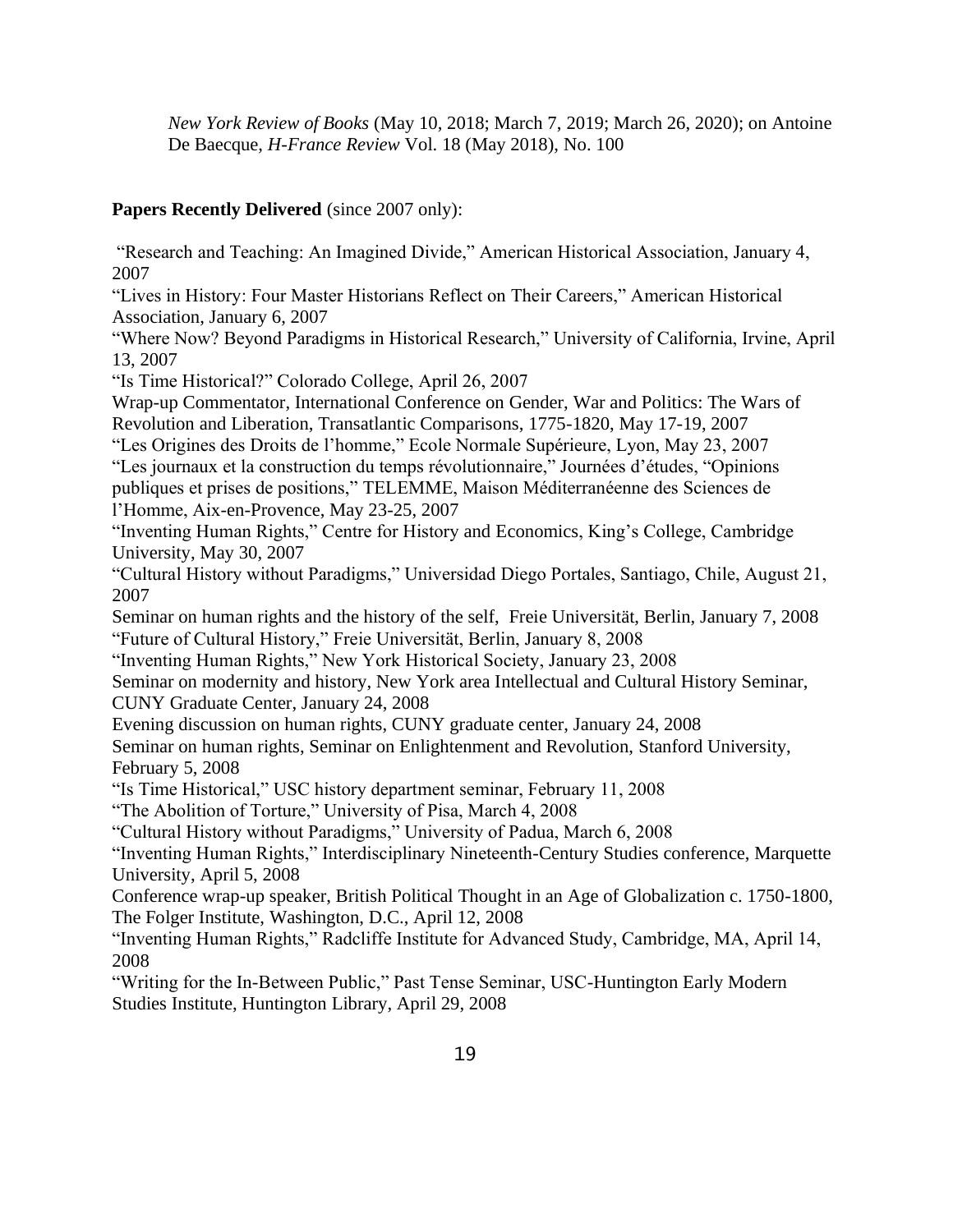"The French Revolution in Global Context," Center for  $17<sup>th</sup>$  and  $18<sup>th</sup>$  Century Studies, UCLA, Clark Library, May 16, 2008

"Cultural History without Paradigms," Conference in Honor of Bill Sewell, University of Chicago, May 30-31, 2008

Plenary: "Revolution and Subjectivity: Towards a New Paradigm?" French-American Colloquium, October 6, 2008, Notre Dame University/Indiana University South Bend

"Visual Knowledge and the French Revolution," Erfurt University, Germany, June 17, 2009 "La mondialisation comme idée et comme pratique historique," Université de Paris VII, December 9, 2009

Plenary: "Cultural History in the Global Era," Society for French Historical Studies, April 10, 2010

"The Eighteenth-Century Origins of Human Rights," UCLA-Utrecht Exchange Lecture, Utrecht University, June 17, 2010

"Globalizing the French Revolution, International Congress of Historical Sciences, Amsterdam, August 25, 2010

"Tortured Bodies, Novel Readers, and the Origins of Human Rights, San Francisco State University, September 18, 2010

"Thinking about Change in the Global Era," University of Michigan, Ann Arbor, October 12, 2010

"Cultural History in the Global Era," University of Bologna, December 9, 2010

"Les Cultural Studies" (in French), University of Paris Ouest Nanterre, Colloque Sciences Humaines et Sociales, December 16, 2010

"The Financial Origins of the French Revolution," Consortium on Revolutionary Europe, March 4, 2011

"Globalization and Time," FRIAS (Freiburg Institute for Advanced Study) Colloquium "Breaking up Time," April 7-9, 2011 (opening address)

"The Picart Project," with Wijnand Mijnhardt and Margaret Jacob, Center for Modern and Contemporary History, University of Paris, I, The Sorbonne, April 14, 2011

"Cultural Studies in the Global Era," Graduate Center for the Study of Culture, Giessen University, July 12, 2011

"Globalizing French History: Some Prospects and Dilemmas," The Society for the Study of French History, Fitzwilliam College, July 14, 2011

"Revolutionary Rights, Helsinki Finland, October 28, 2011

"The Enlightenment and Religious Toleration," University of Potsdam, Germany, November 3, 2011

"Mary Dudziak's Time Has Come," USC School of Law, January 27, 2012

"The Human Rights Revolution," Ludwig-Maximilians Universität Munich, Germany, June 18, 2012

"Inventing Human Rights," Englobe Summer School, Deutsches Historische Institut, Paris, June 20, 2012

"Globalization and Time," Wesleyan University, September 10, 2012

"The Future of History," Willamette University, September 27, 2012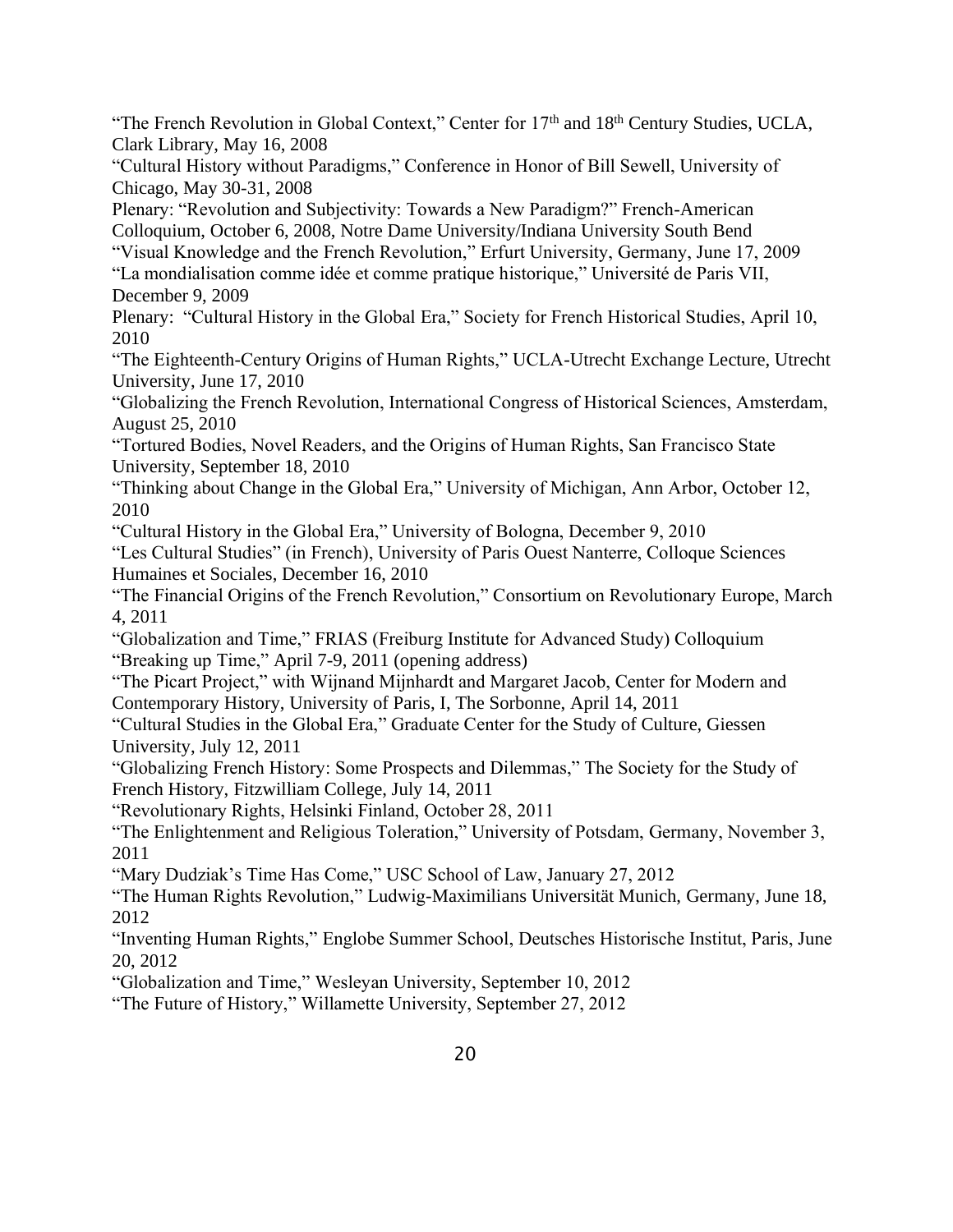Table ronde, Iconoclasme et Révolution française, Colloque international, Iconoclasme et Révolutions, XVIIIe-XXIe siècles, Petit Palais, Paris, 13 December 2012

"The Future of History," Wooster College, February 26, 2013

"The Humanities and the Future of the University," Harvard University Mahindra Humanities Center, April 30, 2013

"Cultural History and the Humanities: Prospects and Problems," University of Copenhagen, May 31, 2013

"Defining Freedom: Constitutions and Rights in the Eighteenth Century," Trondheim University, Norway, June 4, 2013

"Why Time Now," Conference on Regimes of Temporality, University of Oslo, June 6, 2013

"The Global Financial Origins of 1789," Manhattan College, September 25, 2013

"Revolutionary Time," Brandeis University, September 27, 2013

"From Idolatry to Comparative History of Religions," University of Geneva, October 11, 2013

"Roundtable: Qui a inventé les droits de l'homme," Rendez-vous de l'histoire, Blois, France, October 12, 2013

"Respect des droits humains," University of Geneva, October 14, 2013

"Global France: What is Gained and What is Lost?" Western Society for French History, Plenary Session, Atlanta, GA, October 25, 2013

"Globalizing French History: Prospects and Dilemmas," Southern Methodist University, November 12, 2013

"Jacques Revel and the Question of Scale," NYU, April 11, 2014

Plenary Address on "Modernity: Are Modern Times Different?" Swedish National History Society, Stockholm, May 8, 2014

"Globalization: New Paradigm or Trojan Horse," European University Institute, September 29, 2014

"Women and Modernity," European University Institute, October 2, 2014

"Figaro and Marie-Antoinette," Getty Center-LA Opera study day, January 24, 2015

Roundtable on *Inventing Human Rights*, Ljubljana University, May 14, 2015

"History, Emotions and Human Rights," International Conference on Human Rights, Abbaye de Neumünster, Luxembourg, May 22, 2015

"The History of Human Dignity," International Conference on The Future of Human Rights, Utrecht University, The Netherlands, May 29, 2015

"The Boundaries of the Human," University of California, Berkeley, September 5, 2015

"Tea, Women, and Civilization," Center for  $17<sup>th</sup>$  and  $18<sup>th</sup>$  Century Studies, UCLA

"Thinking Globally in History: Prospects and Problems," Center for International Studies, University of Chicago, December 2, 2015

"La grammaire du visuel révolutionnaire," Colloque "Regards politiques, politiques du regard: Observation, surveillance et vigilance pendant la Révolution française, Université de Paris I, La Sorbonne, January 12-13, 2016.

"The Global Perspective in History: New Paradigm or Trojan Horse?" Yale University, February 24, 2016

"Roger Chartier: The Precarious Cutting Edge," Society for French Historical Studies, March 4,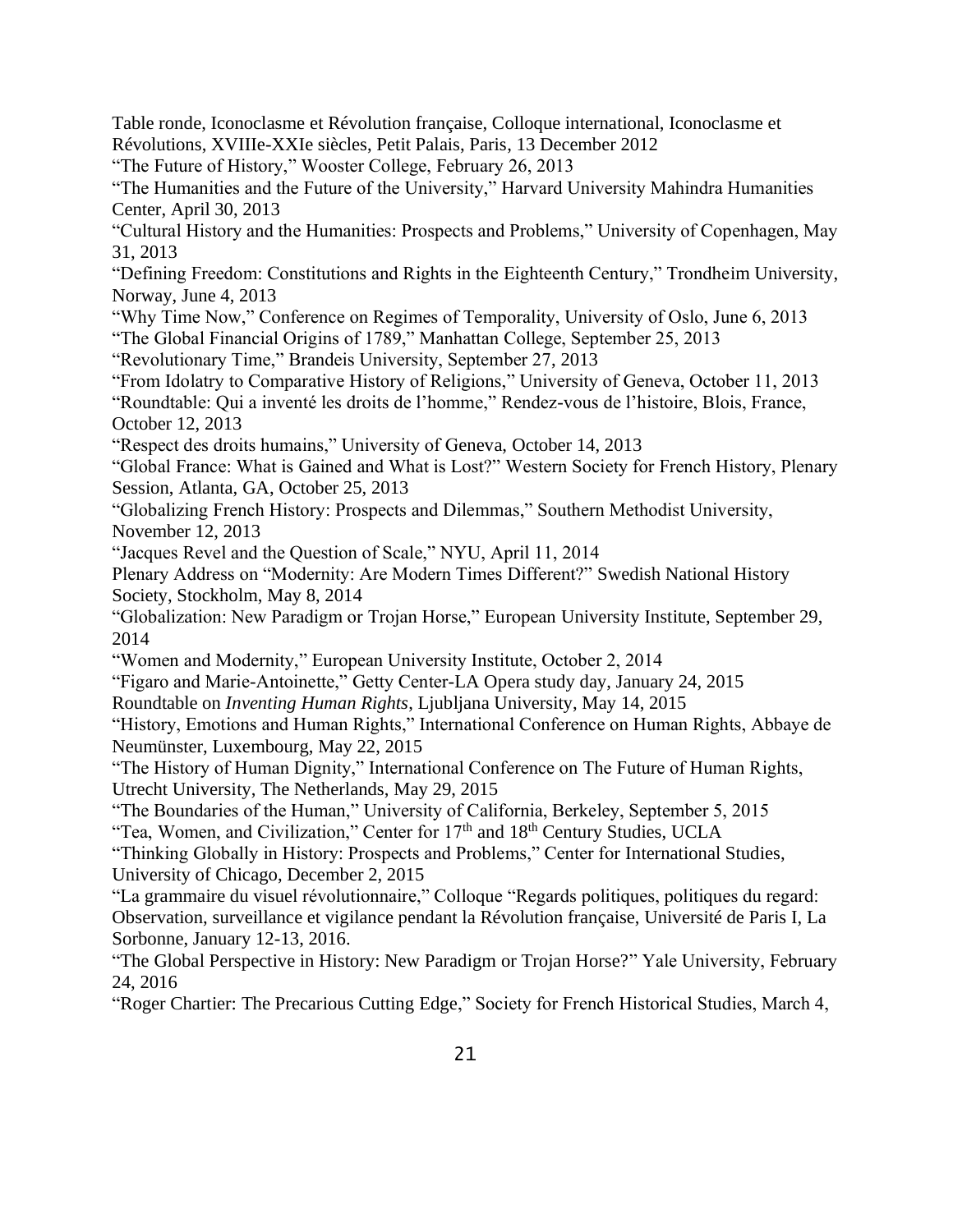2016

Seminar on Enlightenment and Revolution, Stanford University, May 11, 2017

"Writing History Today: Postmodernism and Global History," Palacky University Olomouč, Czech Republic, September 13, 2017

"Visualizing Society," Becoming Revolutionaries Conference, University of California, Irvine, September 24, 2017

"Tea, Women and Civilization," Nicholas D. Chabraja Center for Historical Studies, Northwestern University, October 10, 2017

"The Woman Artist and the Uncovering of the Social World," University of Florida, Gainesville, October 20, 2017

"Revolutionary Imagery and the Creation of the Social," U of Illinois, April 27, 2018

"The Controversial History of Human Rights," Colorado College, October 22, 2018

"Revolutionary Imagery and the Origins of Social Science, University of Naples, Federico II, May 9, 2019

"The Enlightenment and the French Revolution: Why Equality," Conference on Equality and Its Limits, Bielefeld University, November 29-30, 2019

Special Lecture Series:

Gauss Seminars in Criticism, Princeton University, 1988

Hagey Lectures, Waterloo University, November 27-28, 1989

Bochner Lecture, Rice University, October 8, 1992

Taft Lectures, University of Cincinnati, April 20-21, 1995

Founders' Day, Eastern Washington University, May 4, 1995

Stice Lecturer, University of Washington, Seattle, May 8-19, 1995

Ida Beam Professor, University of Iowa, September 28-29, 1995

Visiting Lecturer, Kaplan Humanities Center, Northwestern University, October 16-17, 1995

Paul Beik Memorial Lecture, Swarthmore College, November 18, 1996

Mary Stevens Reckford Memorial Lecture, University of North Carolina, Chapel Hill, February 16, 1997

Eugene Lunn Memorial Lecture, UC Davis, January 27, 1998

Ena H. Thompson Lectureship, Pomona College, March 3-7, 1998

Clifford Lecture, American Society for Eighteenth-Century Studies, March 27, 1999

Patten Lectures, Indiana University, February 6-11, 2000

Presidential Lecture, Stanford University, April 8-9, 2002

Merle Curti Lectures, University of Wisconsin, Madison, September 16-18, 2002

Presidential Address, American Historical Association, January 3, 2003

Nichols Visiting Lecturer in Humanities and the Public Sphere, UC Irvine, February 6-7, 2003

Gannon Lecture, Fordham University, February 19, 2003

Richard Lectures, March 25-27, 2003, University of Virginia

Arthur L. Throckmorton Memorial Lecture, Lewis & Clark College, February 16, 2004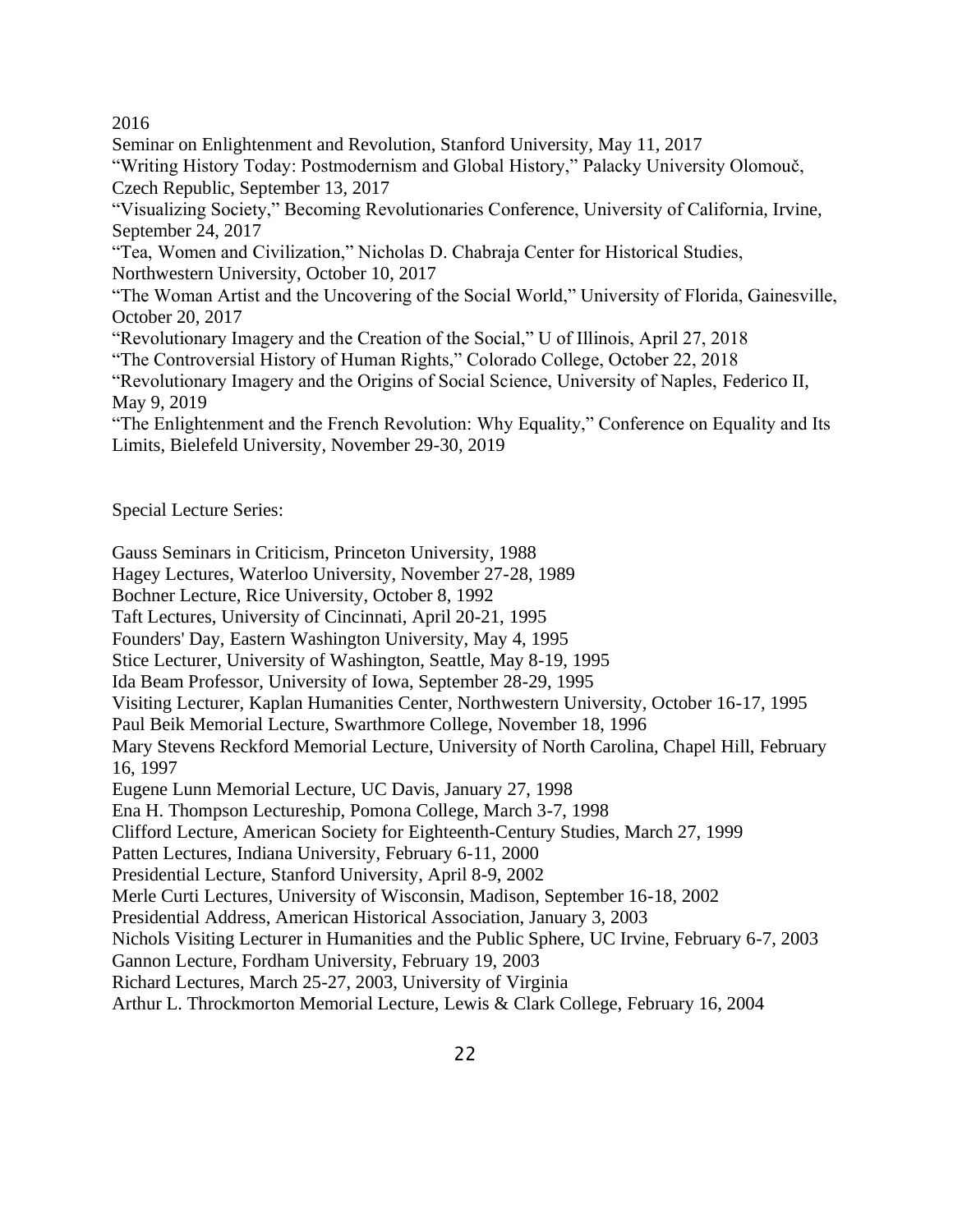Virginia Ready Lecture, Occidental College, April 21, 2004 Inaugural Wade Clark Roof Lecture, Walter H. Capps Center for the Study of Ethics, Religion, and Public Life at University of California, Santa Barbara, November 18, 2007 Lewis Walpole Library Lecture, Yale University, May 8, 2009 Burgerhart Lecture, Amsterdam, October 25, 2011 Humanitas Visiting Professor, Trinity College, Oxford University, May 12-17, 2014 Charles Edmondson Historical Lectures, Baylor University, April 4-5, 2016 Furniss Lectures, Colorado State University, April 28-29, 2016 Robert G. Bone Distinguished Lecturer, Illinois State University, April 25-26, 2018 Westberg Lectures, Goethe Univerity, Frankfurt, Germany, May 14-16, 2018 Charles Homer Haskins Prize Lecture, ACLS, "A Life of Learning," New York, April 26, 2019

### **Professional Distinctions:**

President, Society for French Historical Studies, 1989 Service on the editorial boards of *French Historical Studies*, *Journal of Modern History*, *American Historical Review*, *Representations*, *Eighteenth-Century Studies* Series Co-editor, with Victoria Bonnell (UC Berkeley): Studies on the History of Society and Culture, University of California Press, 1984-2004 Series Co-editor, with David Blight, Natalie Zemon Davis, and Ernest May, Bedford Series in History and Culture, 2000- Service on the advisory boards of Stanford Humanities Center, University of California Humanities Institute, the journal *Art History*, the *Journal of the International Society for Cultural History* Board of Trustees, National Humanities Center, 1996-97 President, American Historical Association, 2002-2003 Final Selection Committee, Guggenheim Fellowship, 2004- Board of Directors, ACLS, 2005-2008 Founding Member, International Society for Cultural History Member, International Commission on the French Revolution for the International Congress of Historical Sciences Board of Trustees, National Council for History Education, 2009-2011

### **Dissertations Directed**: *University of California, Berkeley*

Paul Hanson, "The Federalist Revolt of 1793 in Caen and Limoges" Ph.D., 1981 [Professor, Butler University]

Stephen Owen, "The Politics of Tax Reform in France, 1906-1926" Ph.D., 1982 [Department Manager, Integrative Biology, UC Berkeley]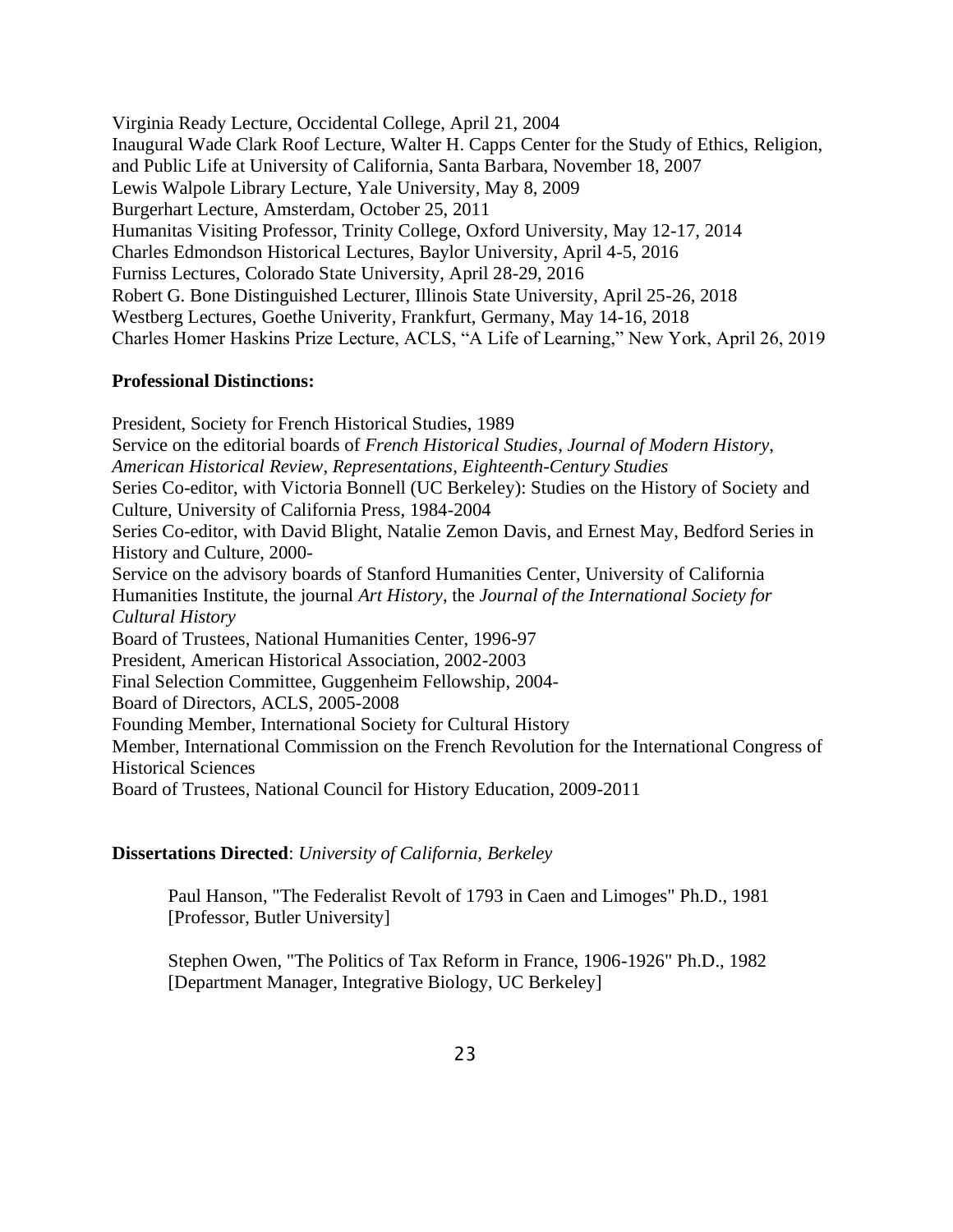David Lansky, "Paternal Rule and Provincial Revolt in Seventeenth Century France: The Social Basis of the Fronde in Rouen" Ph.D., 1982 [CEO, PBGH, San Francisco]

Keith Luria, "Territories of Grace: Seventeenth-Century Religious Change in the Diocese of Grenoble" Ph.D., 1982 [Professor, North Carolina State University]

Jeffrey Sawyer, "Printed Propaganda and Political Power in Early Seventeenth-Century France, 1614-1617" Ph.D., 1982 [H. Mebane Turner Professor of Early American and American Constitutional History, Univ. of Baltimore]

Manssour Abou-Khamseen, "The First French-Algerian War (1830-1848): A Reappraisal of the French Colonial Venture and Algerian Resistance" Ph.D., 1982 [Chairman and Managing Director, Kuwait Energy, formerly Professor of History, Kuwait University]

Raymond Jonas, "From the Radical Republic to the Social Republic: On the Origins and Nature of Socialism in Rural France, 1871-1914" Ph.D., 1985 [Professor, U. of Washington, Seattle]

Suzanne Desan, "The Revival of Religion during the French Revolution, 1794-1799" Ph.D., 1985 [Professor, U. of Wisconsin, Madison]

Laird Boswell, "Rural Communism in France, 1920-1939: The Example of the Limousin and the Dordogne," Ph.D., 1988 [Professor, U. of Wisconsin, Madison]

Catherine Kudlick, "Disease, Public Health and Urban Social Relations: Perceptions of Cholera and the Paris Environment, 1830-1850," Ph.D., 1988 [Professor, UC Davis]

Bryant Timmons Ragan, Jr., "Rural Political Culture in the Department of the Somme During the French Revolution," Ph.D., 1988. [Professor, Colorado College]

Jeffrey Scott Ravel, "The Police and the Parterre: Cultural Politics in the Paris Public Theater, 1680-1789," Ph.D., 1991 [Professor, MIT]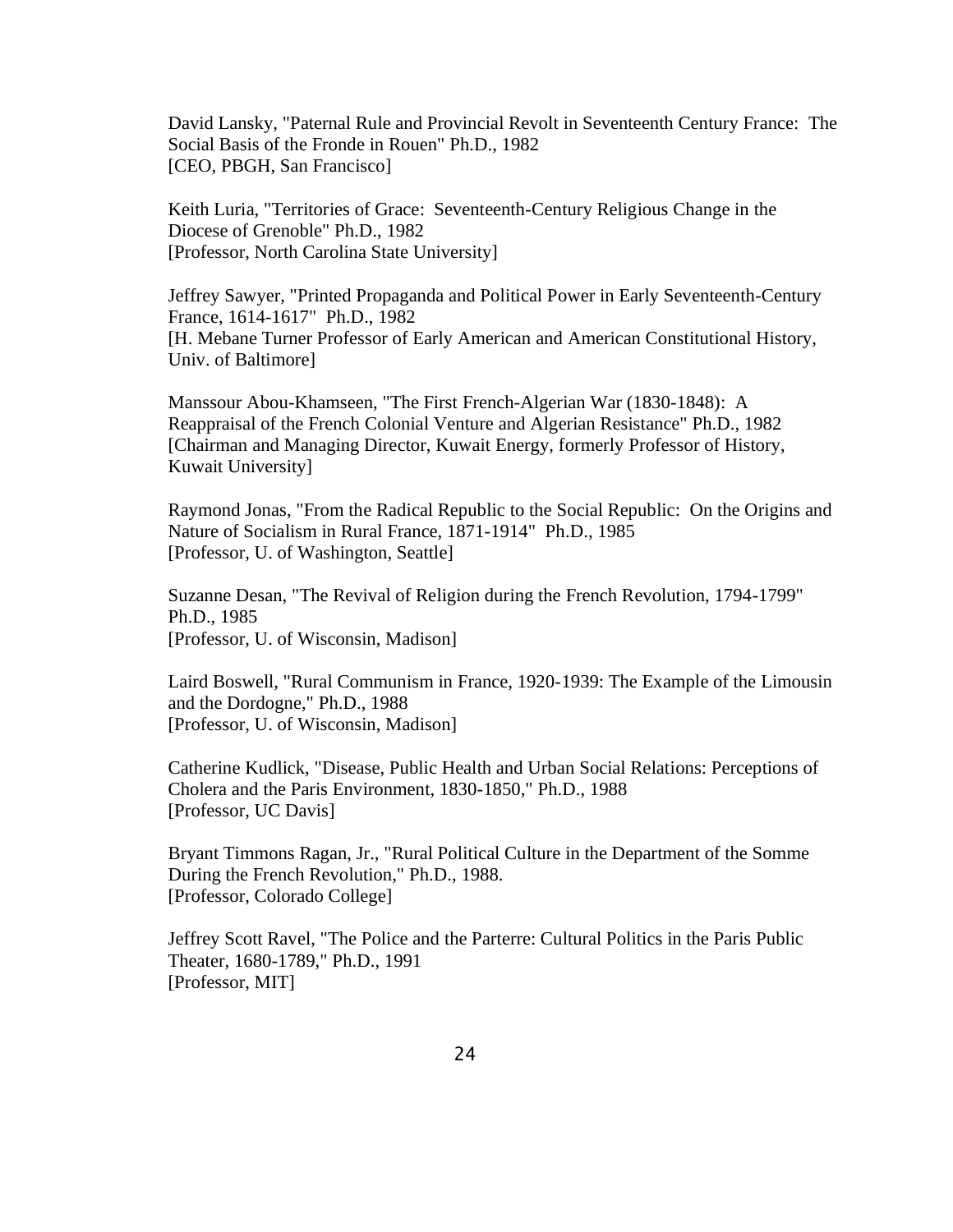Sheryl T. Kroen, "The Cultural Politics of Revolution and Counterrevolution in France, 1815-1830," Ph.D., 1992 [Associate Professor, U. of Florida, Gainesville]

#### *University of Pennsylvania*:

Jeff Horn, "Elections and Elites: The Development of Local Political Power in Southern Champagne, 1765-1812," Ph.D., 1993 [Professor, Manhattan College, Bronxville]

Victoria Thompson, "Gender, Class and the Marketplace: Women's Work and the Transformation of the Public Sphere in Paris, 1825-1870," Ph.D., 1993 [Associate Professor, Arizona State University]

David Smith, "*Au Bien du Commerce*: Economic Discourse and Visions of Society in France, 1700-1750," Ph.D. 1995 [Professor, Eastern Illinois University]

Katharine Jackson Lualdi, "Self and Society: Sacramental Confession and Parish Worship in Late Medieval and Reformation France," Ph.D. 1996 [Lecturer, University of Southern Maine]

Denise Zara Davidson, "Constructing Order in Post-Revolutionary France: Women's Identities and Cultural Practices, 1800-1830," Ph.D. 1997 [Professor, Georgia State University]

Kristen E. Stromberg, "Fathers, Families, and the State in France, 1914-1945," Ph.D. 1998.

[Associate Professor, Eastern University]

Jennifer Popiel, "'Education is but Habit': Childhood, Individuality, and Self-Control in France, 1762-1833," Ph.D. 2000 [Associate Professor, St. Louis University]

Lauren Clay, "Theater and the Commercialization of Culture in Eighteenth-Century France," Ph.D. 2003. [Associate Professor, Vanderbilt University]

Gene Ogle, "Policing Saint Domingue: Race, Violence, and Honor in an Old Regime Colony," Ph.D. 2003. [Assistant Professor, John Cabot University, Rome, Italy]